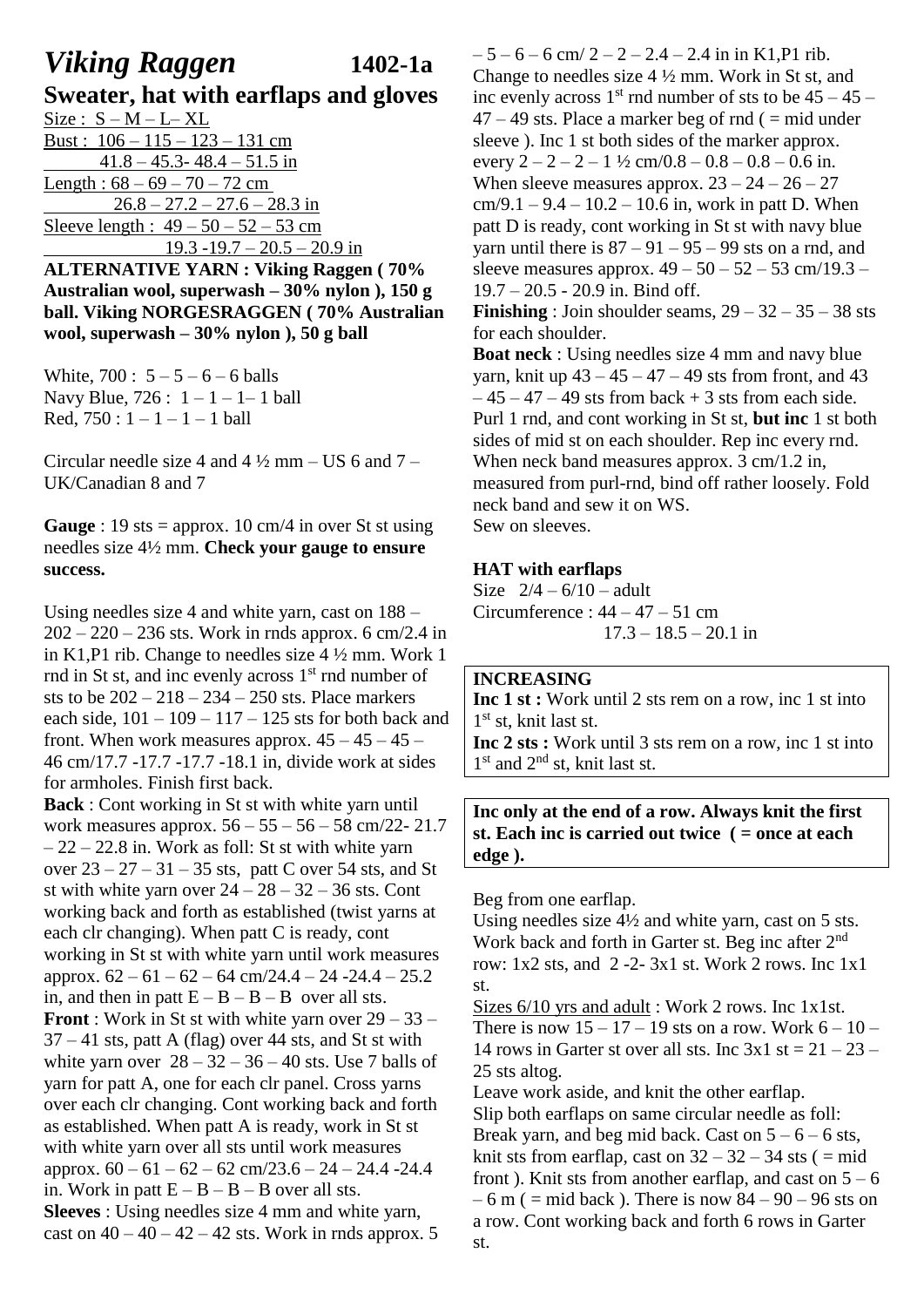Cont working in St st, and cast on 1 st beg and end of first row  $($  = selvage sts  $)$ . Work 2 rows in St st, and cont as foll:  $15 - 18 - 21$  sts with white yarn, patt C over 54 sts, and end with  $15 - 18 - 21$  sts with white yarn. Next row: Bind off first and last  $st$  ( $=$  selvage sts ). Cont working in rnds in patt E, and after that in St st with navy blue yarn. When hat measures approx.  $10 - 11 - 12$  cm/4 – 4.3 – 4.7 in (measured mid front), beg dec for crown: \*K4, K2tog\*, rep \*-\* across the rnd. Work 4 rnds without dec. Next rnd: \*K3, K2tog\*, rep \*-\* across the rnd. Work 3 rnds without dec. Rep dec this way, with 1 st less between each dec until 28  $-30 - 32$  sts rem. Knit all sts tog in pairs. Work 1 rnd, and rep dec. There is now  $7 - 8 - 8$  sts on a rnd. Break yarn, thread it through rem sts, tighten the yarn, and weave in on WS.





 $\Box$  = white  $x = red$  $\blacksquare$  = navy blue





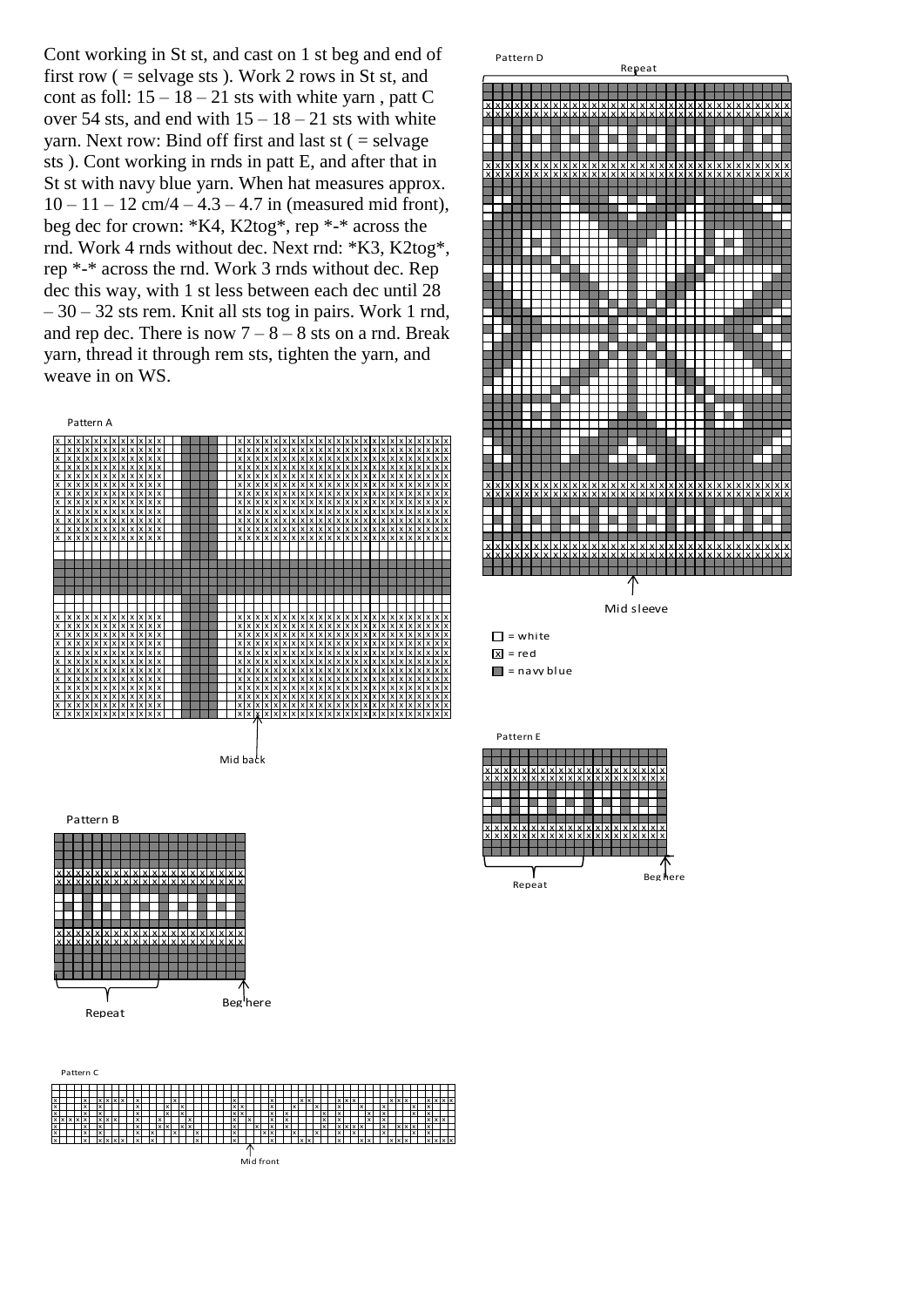

Mid sleeve

# **Gloves Size Woman**

**ALTERNATIVE YARN: Viking Norgesraggen (70% wool, superwash – 30% nylon), 50 g ball**

Red, 865: 2 balls White, 800: 1 ball Navy Blue, 826: 1 ball

Double pointed needles size 4 and  $4\frac{1}{2}$  mm – US 6 and 7 – UK/Canadian 8 and 7

**Gauge:** 19 sts = approx. 10 cm/4 in over St st using needles size 4 ½ mm. **Check your gauge to ensure success.** 

#### **GLOVES**

Using needles size 4 mm and red yarn, cast on 40 sts. Work in rnds 7 cm/2.8 in K2,P2 rib.

Change to needles size  $4\frac{1}{2}$  mm. Cont working in rnds in St st, and inc evenly across  $1<sup>st</sup>$  rnd number of sts to be 44 sts. Place markers each side (22 sts for both sides). When work measures approx. 3 cm/1.2 in, measured from rib, inc for thumb gusset: Work until 2 sts rem before a marker, M1 – K1 – M1. Cont working in rnds. Rep inc every  $3<sup>rd</sup>$  rnd altog. 4 times. Slip 9 gusset sts on holder for thumb. Cast on 3 sts over gusset sts  $= 46$  sts. Cont working in rnds until work measures approx.  $4\frac{1}{2}$  cm/ in, measured from

thumb opening. Knit each finger separately.

**Index finger:** Knit 6 sts both from the upper side and palm side, and cast on 2 sts between index finger and middle finger  $= 14$  sts. Divide sts on 3 dpn. Work in patt I as charted. After patt I, cont working with red yarn until finger measures approx. 8 cm/3.1 in. Knit all sts tog in pairs. Break yarn, thread through rem sts, tighten the yarn, and weave in on WS.

**Middle finger:** Knit 6 sts both from the upper side and palm side, pick 1 st from index finger, and cast on 1 st between middle finger and ring finger. Divide sts on 3 dpn. Work same as for index finger until finger measures approx. 9 cm/3.5 in. Dec same as for index finger.

**Ring finger:** Knit 6 sts both from the upper side and palm side, pick up 1 sts from middle finger, and cast on 1 st between ring finger and little finger. Divide sts on 3 dpn. Work same as for index ringer until finger measures approx. 8 cm/3.1 in. Dec and bind off. **Little finger:** Knit last 5 sts from both sides, pick up 2 sts from ring finger. Divide sts on 3 dpn. Work same as for index finger until finger measures approx. 6 cm/2.4 in. Dec and bind off.

**Thumb:** Slip sts from holder over a needle. Pick up 5 sts from the upper edge of thumb opening  $+1$  st each  $side = 16$  sts. Work patt same as for index finger, and after that cont in St st with red yarn until thumb measures approx. 6 cm/2.4 in. Dec same as for index finger.

\_\_\_\_\_\_\_\_\_\_\_\_\_\_\_\_\_\_\_\_\_\_\_\_\_\_\_\_\_\_\_\_\_\_\_\_\_\_\_\_\_\_\_

Weave in all ends on WS.

PATTERN I for gloves



 $\Box$  = navy blue  $x =$  white

# *Viking Raggen* **Sweater and hat 1402-1b**

Size:  $2/4 - 6/8 - 10/12 - 14$  yrs  $Check: 64 - 77 - 85 - 98$  cm  $25.2 - 30.3 - 33.5 - 38.6$  in Length :  $38 - 48 - 56 - 66$  cm 15 – 18.9 – 22 - 26 in Sleeve length :  $29 - 34 - 43 - 47$  cm

 $11.4 - 13.4 - 13.4 - 18.5$  in

**ALTERNATIVE YARN : Viking Raggen ( 70% Australian wool, superwash – 30% nylon ), 150 g ball. Viking NORGESRAGGEN ( 70% Australian wool, superwash – 30% nylon ), 50 g ball**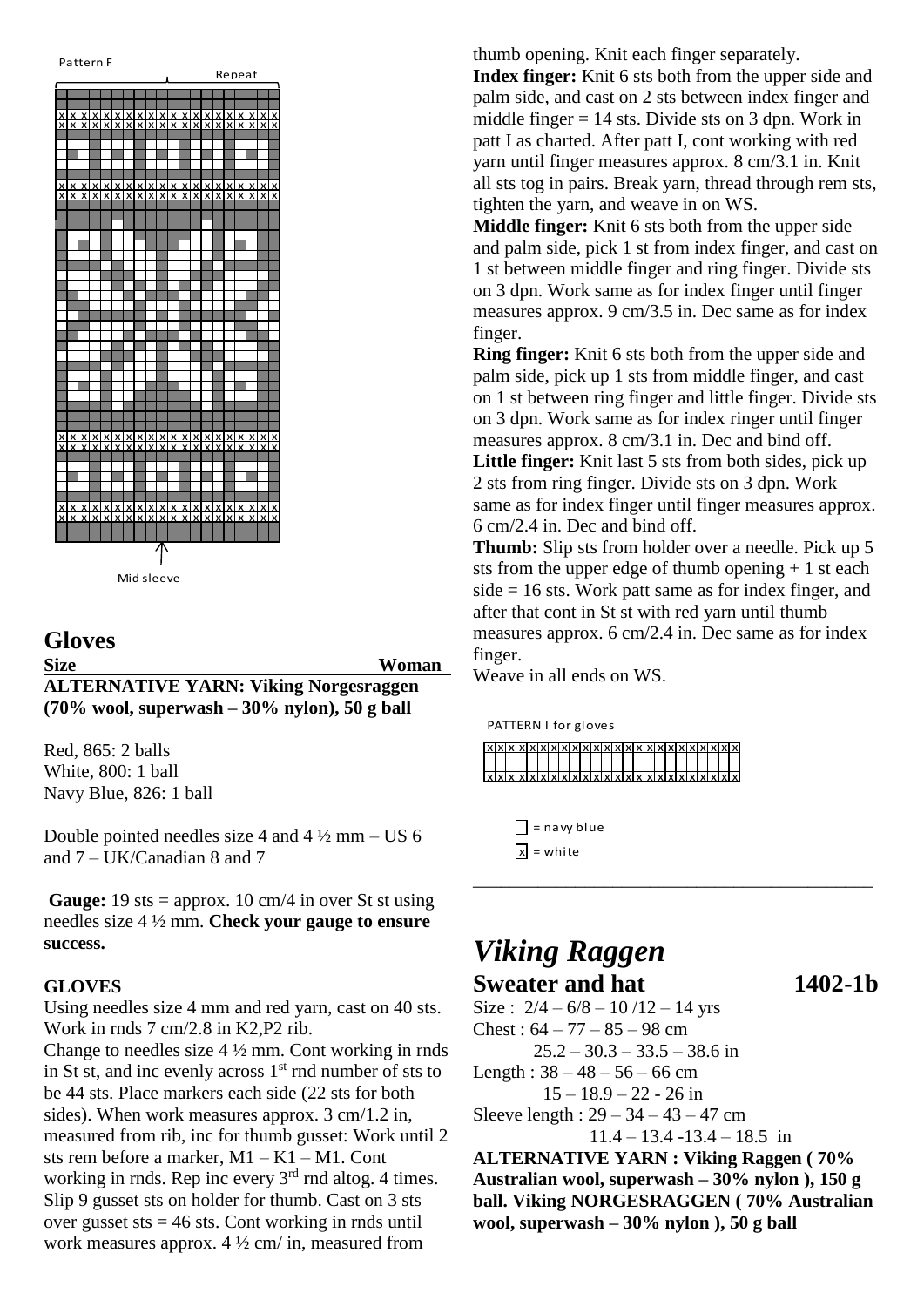White,  $700: 2 - 2 - 3 - 4$  balls Navy Blue,  $726: 1 - 1 - 1 - 1$  ball Red,  $750 : 1 - 1 - 1 - 1$  ball

Circular needle and double pointed needles size 4 and  $4\frac{1}{2}$  mm – US 6 and 7 – UK/Canadian 8 and 7

#### **Gauge** : 19 sts = approx. 10 cm/4 in over St st using needles size 4½ mm. **Check your gauge to ensure success.**

Using needles size 4 mm and white yarn, cast on 112  $-136 - 152 - 172$  sts. Work in rnds approx.  $6 - 6 - 7$ – 7 cm/2.4-2.4-2.8-2.8 in K2,P2 rib. Change to needles size 4 ½ mm. Work in St st, and inc evenly across  $1<sup>st</sup>$  rnd number of sts to be  $122 - 146 - 162$  – 186 sts.

Place markers each side,  $61 - 73 - 81 - 93$  sts for back and front. When work measures approx.  $14 - 24$  $-32 - 41$  cm/5.5 – 9.4 – 12.6 – 16.1 in, divide work at sides, and finish back first.

# **Note! Use separate balls of yarn for flag patt. Cast on 1extra st at each edge for selvage st.**

**Back**: Cast on 1 extra st at each edge ( $=$  selvage st)  $=$  $63 - 75 - 83 - 95$  sts on a row. Cont working back and forth as foll:  $10 - 16 - 20 - 26$  sts with white, patt A( flag ) over 44 sts, and  $9 - 15 - 19 - 25$  sts with white. Cont working back and forth as established ( use several small yarn balls and twist the yarns at each clr changing ). When patt A is ready, cont working in St st with white yarn over all sts until work measures approx.  $32 - 42 - 50 - 60$  cm/12.6  $- 16.5 - 19.7 -$ 23.6 in. Work patt E.

**Front**: Cont working in St st with white yarn until work measures approx.  $26 - 35 - 43 - 53$  cm/10.2 –  $13.8 - 16.9 - 20.9$  in. Work as foll:  $4 - 10 - 14 - 20$ sts with white, patt C over 54 sts, and  $5 - 11 - 15 - 21$ sts with white in St st. Cont working back and forth as established (twist yarns at each clr change ). When patt C is ready, cont working in St st with white yarn over all sts until work measures approx.  $32 - 42 - 50$  $-60$  cm/12.6  $-16.5 - 19.7 - 23.6$  in. Work in patt E over all sts.

**Sleeves** : Using needles size 4 mm and white yarn, cast on  $32 - 36 - 36 - 40$  sts. Work in rnds approx. 5  $-5 - 6 - 6$  cm/2  $- 2 - 2.4 - 2.4$  in in K2,P2 rib. Change to needles size 4 ½ mm. Cont working in St st, and inc evenly across  $1<sup>st</sup>$  rnd number of sts to be 37  $-39 - 41 - 43$  sts. Place a marker beg of the rnd ( $=$ mid under sleeve). Inc 1 st both sides of the marker approx. every  $3 - 2 \frac{1}{2} - 2 \frac{1}{2} - 2 \frac{1}{2} - 1 - 1 - 0.8$ in. When sleeve measures approx.  $9 - 14 - 23 - 27$ cm/ in, work patt F, and after that cont working in St st with navy blue yarn until there is  $53 - 61 - 69 - 79$ sts on a rnd, and sleeve measures approx.  $29 - 34 - 43$  $-47$  cm/11.4 – 13.4 – 16.9 – 18.5 in. Bind off.

**Finishing** : Bind off selvage sts, and join shoulder seams,  $12 - 17 - 20 - 25$  sts for each shoulder. **Boat neck** : Using needles size 4 mm, knit up with navy blue yarn  $37 - 39 - 41 - 43$  sts from front, and  $37 - 39 - 41 - 43$  sts from back + 3 sts from each side. Purl 1 rnd. Cont working in St st, **and inc** 1 st every rnd each side of the mid st of both shoulders. When neck band measures approx. 3 cm/1.2 in (measured from purl-rnd), bind off rather loosely. Fold neck band and sew on WS.

**Finishing :** Measure the width of sleeves, and sew them on. Sew on sideseams, using selvage st as a seam allowance.

#### **HAT (circumference: 42-46-51 cm/16.5-18.1-20.1 in)**

Using needles size 4 mm and white yarn, cast on 80 –  $88 - 96 - 100$  sts. Work in rnds approx.  $5 - 5 - 6 - 6$  $cm/2 - 2 - 2.4 - 2.4$  in. Change to needles size 4  $\frac{1}{2}$ mm. Cont working in St st. Divide work after 2 rnds, and cont working back and forth. Cast on 1 st at each edge ( = selvage sts ). Work in patt as foll:  $19 - 23 27 - 29$  sts with white, patt A (flag) over 44 sts, and  $19 - 23 - 27 - 29$  sts with white. Use 7 separate balls for knitting patt A, one ball for each clr panel. Twist yarns at each clr change. When patt A, is ready, bind off 1st and last st (selvage sts). Cont working in rnds in St st with white yarn over all sts. When work measures approx.  $21 - 22 - 23 - 24$  cm/8.3 – 8.7 – 9.1 – 9.4 in, beg dec for crown: \*Knit all sts tog in pairs, Knit 1 rnd.\*. Rep \*-\* until  $10 - 11 - 12 - 13$  sts rem. Break yarn, thread through rem sts, tighten the yarn, and weave in on WS.

**Finishing** : Sew seams using selvage sts as seam allowance.

\_\_\_\_\_\_\_\_\_\_\_\_\_\_\_\_\_\_\_\_\_\_\_\_\_\_\_\_\_\_\_\_\_\_\_\_\_\_\_\_\_\_\_

# *Viking Raggen* **Sweater and hat 1402-2**

 $Size: S - M - L - XL$ 

.

Bust : 114 – 123 – 132 – 142 cm  $44.9 - 48.2 - 52 - 55.9$  in

Length :  $78 - 80 - 80 - 82$  cm

 $30.7 - 31.5 - 31.5 - 32.3$  in

Sleeve length + wristwarmers :  $52 - 55 - 56 - 56$  cm  $20.5 - 21.7 - 22 - 22$  in

**ALTERNATIVE YARN : Viking Raggen ( 70% Australian wool, superwash – 30% nylon ), 150 g. Viking NORGESRAGGEN ( 70% Australian wool, superwash – 30% nylon ), 50 g ball**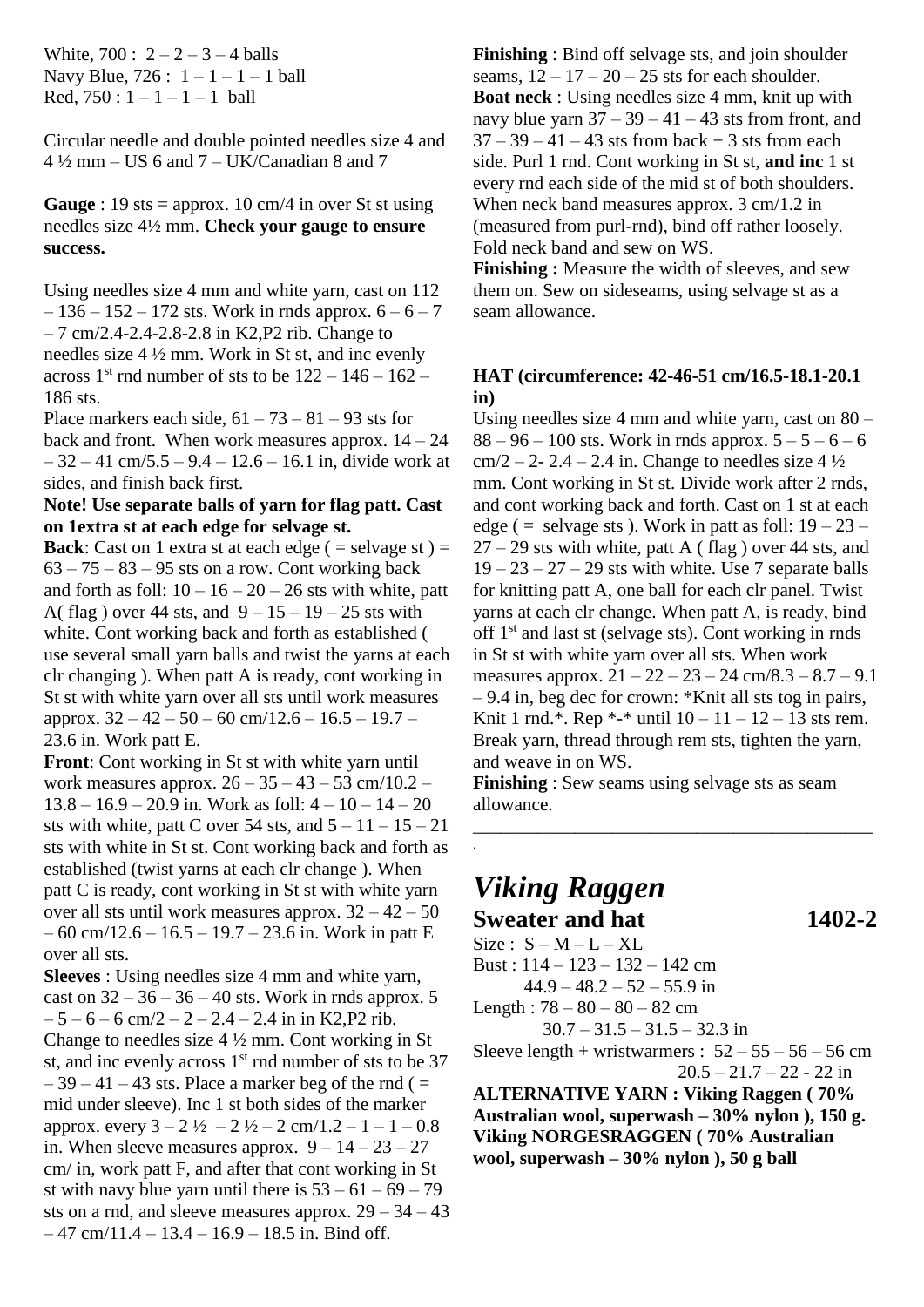Navy Blue,  $726: 5 - 5 - 5 - 6$  balls White,  $700: 2 - 2 - 2 - 2$  balls Red,  $750: 2 - 2 - 2 - 2$  balls

Circular needle and double pointed needles size 4 and  $4\frac{1}{2}$  mm – US 6 and 7 – UK/Canadian 8 and 7

**Gauge** : 19 sts = approx. 10 cm/4 in over St st using needles size 4½ mm. **Check your gauge to ensure success.**

Using needles size 4 mm and navy blue yarn, cast on 110 – 118 – 126 – 138 sts. Work back and forth approx.  $8 \text{ cm}/3.1$  in in K2, P2 rib ( = front ). Work same for the back.

Change to needles size 4 ½ mm. Knit both pieces on same circular needle, and adjust **same time** number of sts to be  $216 - 234 - 252 - 270$  sts. Cont working in rnds in patt A, and after that in St st with navy blue yarn. Place markers each side, 109 – 117 – 127 – 135 sts for front, and  $107 - 117 - 125 - 135$  sts for back. When work measures approx.  $54 - 56 - 55 - 57$  $cm/21.3 - 22 - 21.7 - 22.4$  in, divide work at sides for armholes. Finish first back.

**Back** : Cont working back and forth in St st with navy blue yarn. When work measures approx.  $62 - 64 - 64$  $-66$  cm/24.4  $-25.2 - 25.2 - 26$  in, work in patt B. **Note!** When working back and forth in patt with 2 clrs, hold yarns always on WS.

When patt B is ready, cont working in St st with red yarn until work measures approx.78 – 80 – 80 – 82  $cm/30.7 - 31.5 - 31.5 - 32.3$  in. Bind off  $35 - 39 - 43$ – 47 sts for each shoulder

**Front** : Work same as for back. When patt B is ready, slip 19 mid sts on holder for neck edge. Finish each side separately. Bind off at neck edge every  $2<sup>nd</sup>$  row  $1x5 - 5 - 6 - 6$  sts, 2x2 sts, and 1x1 st. When front measures same as back, bind off. Work same for the other side, rev all shaping.

Left sleeve : Using needles size 4 mm and navy blue varn, cast on  $44 - 44 - 48 - 48$  sts. Work in rnds in K2,P2 rib. When rib measures approx. 3 cm/1.2 in, bind off first 8 sts for thumb (next row: cast on 8 sts over the bound-off sts). When rib measures approx. 15 cm/5.9 in, change to needles size 4½ mm. Work 1 rnd in St st, and inc  $1$  st =  $45 - 45 - 49 - 49$  sts. Place a marker beg of  $rnd (= mid under sleeve)$ . Work in patt C, and inc 1 st both sides of the marker approx. every 1 ½ cm/0.6 in. When sleeve measures approx.  $32 - 35 - 36 - 36$  cm/12.6 – 13.8 – 14.2 – 14.2 in, work patt D, patt B, and after that cont working in St st with red yarn until sleeve measures approx.  $52 - 55$  $-56 - 56$  cm/20.5  $- 21.7$  22 - 22 in. Bind off. **Right sleeve** : Work same as for left sleeve, but bind off 8 last sts for thumb.

Sew on sleeves.

**Neck band** : Beg from left shoulder. Using needles size 4 mm and red yarn, pick or knit up approx. 88 –  $92 - 92 - 96$  sts. Work 1 rnd in St st, and after that 10 cm/4 in in K2,P2 rib. Bind off in rib. Weave in all ends on WS.

# **HAT**

# **Circumference : 51 – 57 cm/ in**

Using needles size 4 mm and red yarn, cast on 88 – 96 sts. Work in rnds approx. 10 cm/4 in in K4,P4 rib. Change to needles size 4 ½ mm and navy blue yarn. Work in patt C, and inc evenly across 1<sup>st</sup> rnd number of sts to be  $108 - 126$  sts. When patt C is ready, cont working in St st navy blue yarn. When work measures approx.  $24 - 27$  cm/9.4 – 10.6 in, beg crown dec: Knit all sts tog in pairs. Work 1 rnd in St st. Rep dec until  $14 - 16$  sts rem on a rnd.

Break yarn, thread through rem sts, tighten the yarn, and weave in on WS.

Make a large pom-pom with red yarn, and fasten on top.



**Finishing** : Join shoulder seams.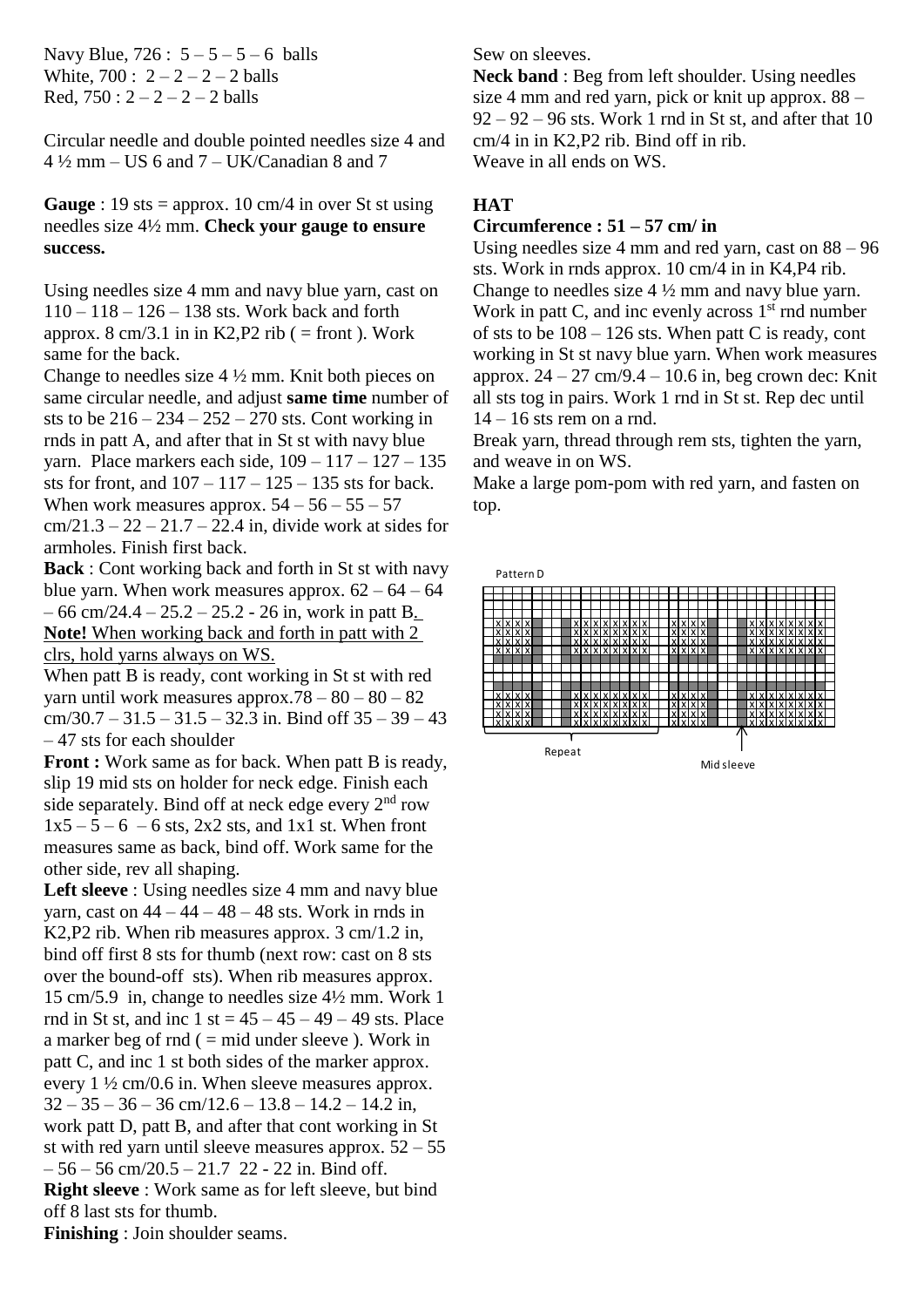#### Pattern A





# *Viking Norgesraggen* **Sweater and hat 1402-3**

Size:  $4 - 6 - 8 - 10/12 - 14$  yrs Chest:  $69 - 76 - 82 - 88 - 95$  cm  $27.2 - 29.9 - 32.3 - 34.6 - 37.4$  in Length :  $42 - 46 - 53 - 59 - 66$  cm  $16.5 - 18.1 - 20.9 - 23.2 - 26$  in Sleeve length :  $29 - 32 - 36 - 42 - 45$  cm  $11.4 - 12.6 - 14.2 - 16.5 - 17.7$  in **ALTERNATIVE YARN : Viking NORGESRAGGEN ( 70% Australian wool, superwash – 30% nylon ), Viking Raggen ( 70% Australian wool, superwash – 30% nylon ), 150 g ball, 50 g ball**

Red,  $750: 6 - 6 - 7 - 8 - 8$  balls Navy Blue,  $726: 3 - 3 - 3 - 4 - 4$  balls White,  $800 : 3 - 3 - 3 - 4 - 4$  balls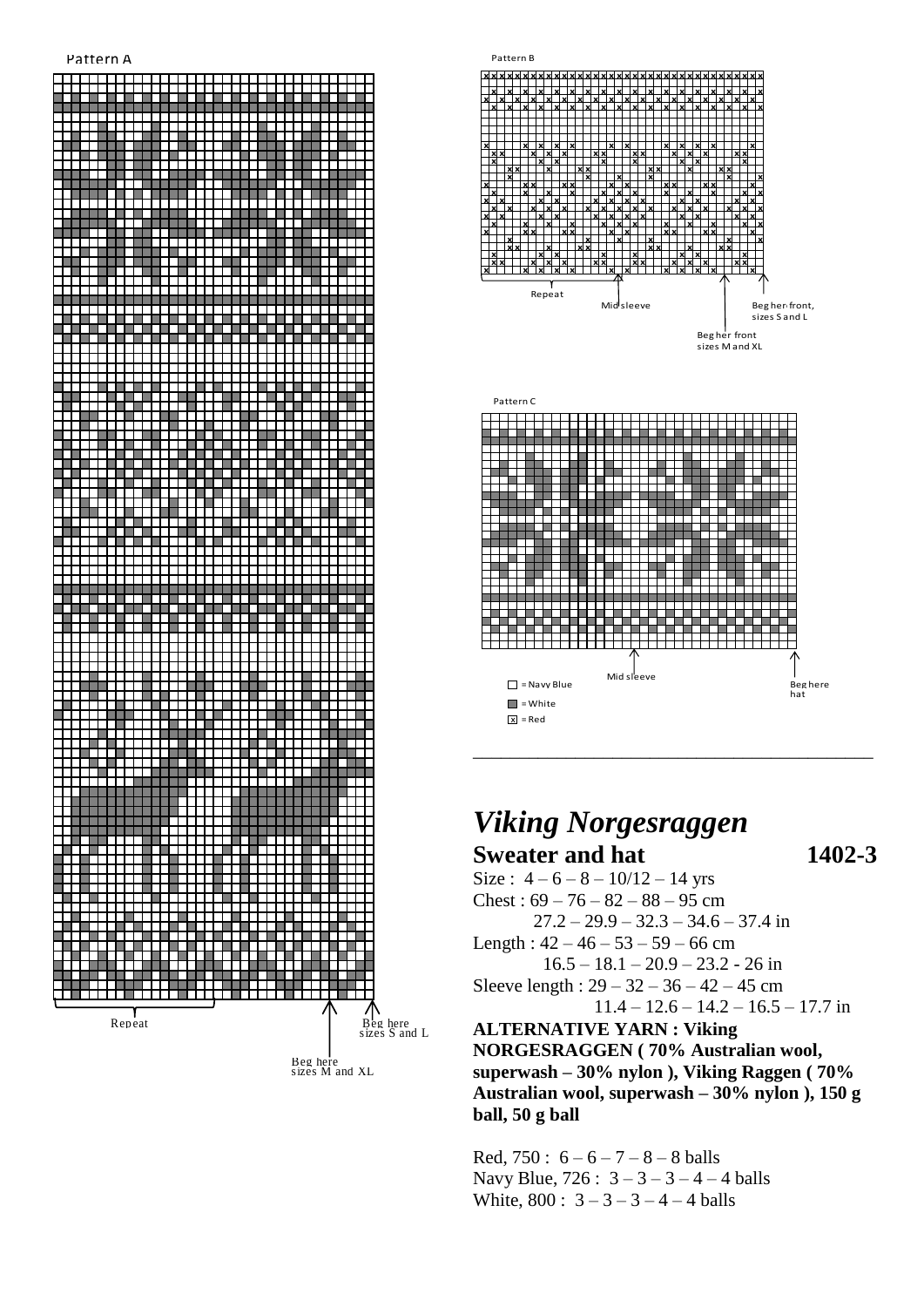Circular needle and double pointed needles size 4 and  $4\frac{1}{2}$  mm – US 6 and 7 – UK/Canadian 8 and 7

**Gauge** : 19 sts = approx. 10 cm/4 in over St st using needles size 4½ mm. **Check your gauge to ensure success.**

Always knit the first st.

**Back** : Using needles size 4 mm and red yarn, cast on  $66 - 72 - 78 - 84 - 90$  sts. Work back and forth 12 rows in Garter st.

Cont working as charted until work measures approx.  $42 - 46 - 53 - 59 - 66$  cm/ $16.5 - 18.1 - 20.9 - 23.2 - 26$ in. Bind off. If you want to make a longer sweater, keep rep the patt.

**Front:** Work same as for back. When work measures approx. 37 – 41 – 48 – 53 – 60 cm/14.6 – 16.1 -18.9 –  $20.9 - 23.6$  in, bind off  $22 - 24 - 26 - 28 - 30$  mid sts for neck edge. Finish both sides separately. When front measures same as back, bind off. Work same for the other side.

**Sleeves** : Using needles size 4 mm and red yarn, cast on 38 – 40 – 42 – 44 – 46 sts. Work back and forth approx.  $5 - 5 - 5 - 6 - 6$  cm/2-  $2 - 2$  -2.4 – 2.4 in in Garter st. Change to needles size 4 ½ mm. Cont working in Garter st with red yarn. Inc 1 st at each edge approx. every  $2 \frac{1}{2} - 2 \frac{1}{2} - 2 \frac{1}{2} - 3 - 2 \frac{1}{2}$  cm/1  $-1 - 1 - 1.2 - 1$  in until there is  $56 - 62 - 66 - 68 - 1$ 76 sts on a row, and sleeve measures approx. 29 – 32  $-36 - 42 - 45$  cm/ in. Bind off.

**Finishing** : Join shoulder seams,  $22 - 24 - 26 - 28$ 30 sts for each shoulder. Sew side seams, leaving approx.  $15 - 16 - 17 - 18 - 20$  cm/5.9 – 6.3 – 6.7 –  $7.1 - 7.9$  in for armholes, and approx. 10 cm/4 in splits on both sides. Sew sleeve seams, and sew on sleeves. Weave in all ends on WS.

Sweater



# **Hat**

Circumference :  $44 - 47 - 50$  cm  $17.3 - 18.5 - 19.7$  in Red,  $865 : 1 - 1 - 1$  ball Navy Blue,  $826: 1 - 1 - 1$  ball White,  $800 : 1 - 1 - 1$  ball

Using needles size 4 mm and red yarn, cast on  $84 - 90$ – 96 sts. Work back and forth 12 rows in Garter st. Change to needles size 4½ mm, and work as charted. Beg crown dec: Divide work in 3 equal size panels with  $28 - 30 - 32$  sts for each panel. Work 2 rows in Garter st over first  $28 - 30 - 32$  sts. Cont working over first  $28 - 30 - 32$  sts, and dec 1 st end of each row as foll: Work until 3 sts rem, K2tog, K1. When 3 sts rem, slip  $1<sup>st</sup>$  st, K2tog, psso. Break yarn, and draw through last st. Work same for next  $28 - 30 - 32$  sts with red yarn.

Work same for last  $28 - 30 - 32$  sts with navy blue yarn.

**Finishing :** Sew mid back seam, and seams for the crown.

Hat

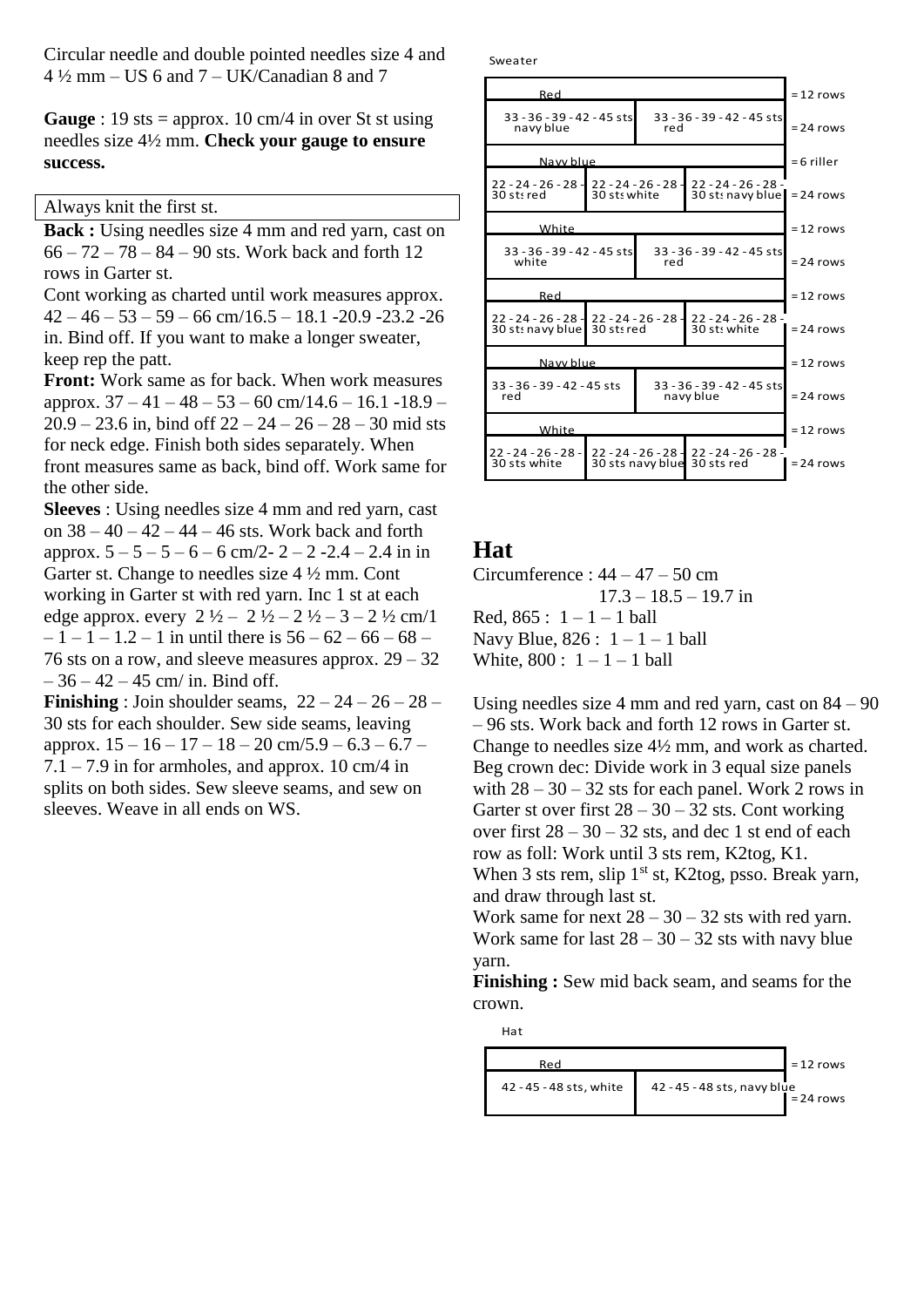# *Viking Raggen - Norgesraggen* **Sweater with yoke 1402-4**

| Size :                                    |      | $S - M - L - XL - XXL$                |  |         |
|-------------------------------------------|------|---------------------------------------|--|---------|
| Bust/Chest: 95 - 107 - 114 - 120 - 133 cm |      |                                       |  |         |
|                                           |      | $37.4 - 42.2 - 44.9 - 47.2$           |  | $50$ in |
| Length:                                   | 68 - | $69 - 70 - 71 -$                      |  | 71 cm   |
|                                           |      | $26.8 - 27.2 - 27.6 - 28$ -28 in      |  |         |
| Sleeve length: $50 - 51 - 51 - 52$        |      |                                       |  | 52 cm   |
|                                           |      | $19.7 - 20.1 - 20.1 - 20.5 - 20.5$ in |  |         |

**ALTERNATIVE YARN: Viking Norgesragge ( 70% Australian wool superwash, 30% nylon), 50 g ball, Viking Raggen (70% Australian wool, superwash, 30% nylon ), 150 g ball**

#### **Viking Raggen**

| Black, 703 (Grey, 715) | $4 - 5 - 5 - 5 - 6$ balls |
|------------------------|---------------------------|
| White, 700             | $1 - 1 - 1 - 1 - 1$ ball  |
| <b>Norgesraggen</b>    |                           |
| Navy Blue, 826         | $1 - 1 - 1 - 1 - 1$ ball  |
| Red, 865               | $1 - 1 - 1 - 1 - 1$ ball  |

Circular needle and double pointed needles size 4 and  $4\frac{1}{2}$  mm – US 6 and 7 – UK/Canadian 8 and 7

**Gauge:** 19 sts = approx. 10 cm/4 in over St st using needles size 4½ mm. Check your gauge to ensure success.

#### **Body**

Using needles size 4 mm and black/grey yarn, cast on 180-204-216-228-252 sts. Work in rnds 5 cm/2 in in K1,P1 rib. Change to needles size 4 ½ mm. Cont working in St st. Place markers each side, 91-103- 109-115-127 sts for front, and 89-101-107-113-125 sts for back. When work measures approx. 42-42-42- 42-42 cm/16.5-16.5-16.5-16.5-16.5 in, work in patt I as charted. Bind off on last patt rnd 10 sts at each side (5 sts both sides of the markers). Leave work aside, and knit sleeves.

# **Sleeves**

Using needles size 4 mm and red yarn, cast on 36-40- 40-44-44 sts. Work 12 rnds in St st, purl 1 rnd= folding edge + patt II as charted. Change to red yarn, and needles size 4 ½ mm. Work in St st, and inc evenly across  $2<sup>nd</sup>$  rnd number of sts to be 45-47-49-51-55 sts. Place a marker beg of rnd. Inc 1 st both sides of the marker approx. every 2-2 -2 -2 -2 cm/0.8- 0.8-0.8-0.8-0.8 in until there is altog. 85-85-91-97-97 sts on a rnd. When sleeve measures approx. 45-46-46- 47-47 cm/17.7-18.1-18.1-18.5-18.5 in, work patt I as charted. Bind off on last patt rnd 10 sts mid under sleeve (5 sts both sides of the marker). Sleeve measures now approx. 50-51-51-52-52 cm/ in. Slip sts on holder. Work same for the other sleeve.

# **Yoke**

Slip all pieces over same circular needle, with sleeves over the bound-off sts for armholes  $= 310-334-358-$ 382-408 sts. Beg from back of left shoulder, and check from mid back st where to beg patt. Work in patt III, and inc evenly across 1<sup>st</sup> rnd number of sts to be 312-336-360-384-408 sts. Cont working in patt and dec as charted. When patt is ready, dec evenly across the rnd number of sts to be 92-96-100-108-112 sts. Change to needles size 4 mm, and cont working in K1,P1 rib until neck band measures approx. 8 cm/3.1 in. Bind off in rib. Fold neck band in double, and sew on WS.

Sew under arm seams, and weave in all ends on WS.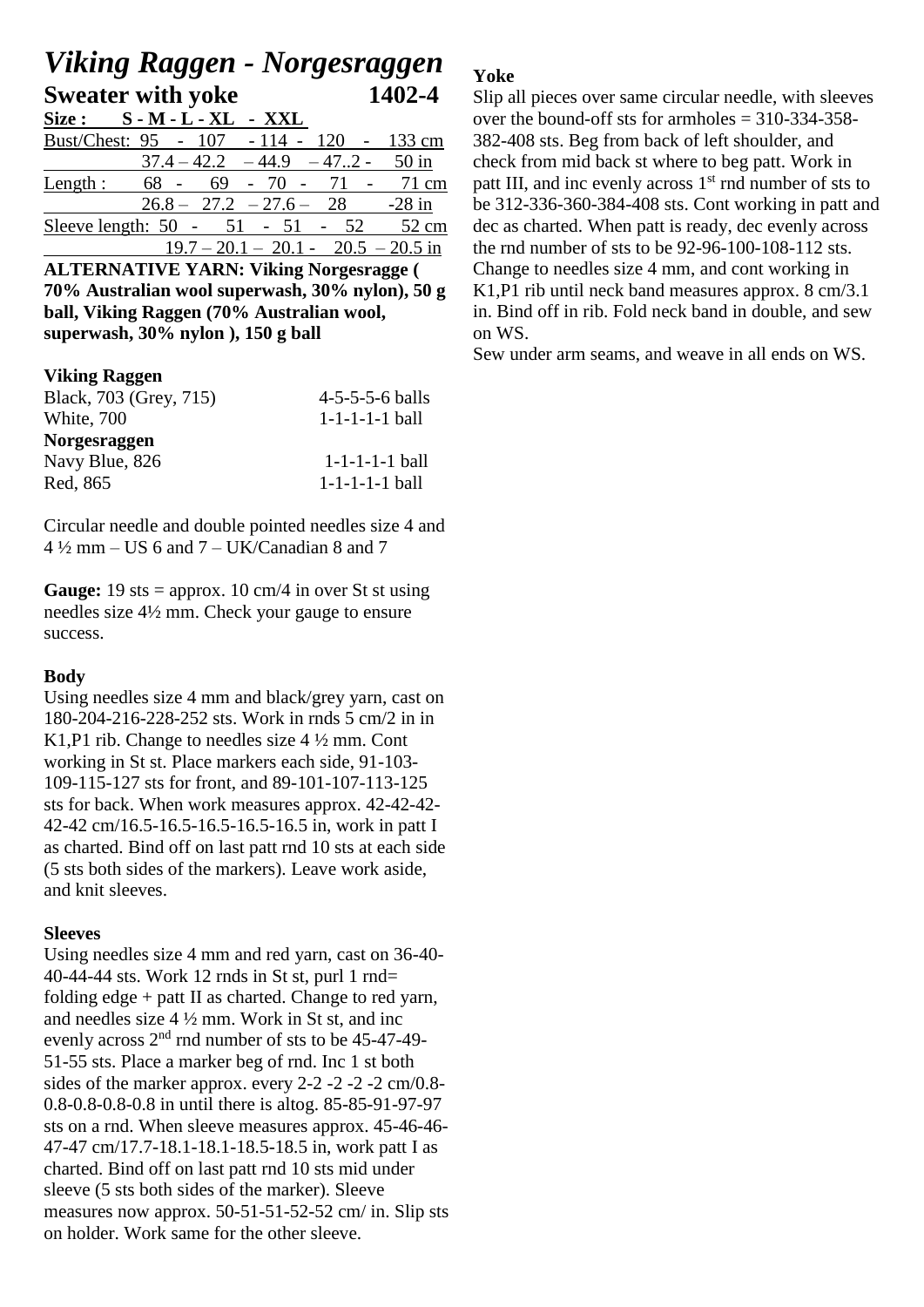



PATTERN II

| xlxlxlxlxlxlxlxlx |  |  |  |  |
|-------------------|--|--|--|--|
| xlxlxlxlxlxlxlxlx |  |  |  |  |
|                   |  |  |  |  |
|                   |  |  |  |  |

# *Viking Norgesraggen*

| <b>Fana-sweater «Norway»</b> |        |          | 1402-5 |              |  |  |  |
|------------------------------|--------|----------|--------|--------------|--|--|--|
| Size:                        |        |          | 6/8    |              |  |  |  |
| $10/12$ yrs                  |        |          |        |              |  |  |  |
| <b>Chest:</b><br>approx.     | 61     | 70       | 78     | 87 cm        |  |  |  |
|                              | 24     | 27.6     | 30.7   | 34.3 in      |  |  |  |
| Length:<br>approx.           | 35     | 40       | 48     | 56 cm        |  |  |  |
|                              | 13.8   | 15.7     | 18.9   | in<br>22     |  |  |  |
| <b>Sleeve length:</b>        | approx | 30<br>28 | 36     | 43 cm        |  |  |  |
|                              |        | 11.8     |        | 14.2 16.9 in |  |  |  |

\_\_\_\_\_\_\_\_\_\_\_\_\_\_\_\_\_\_\_\_\_\_\_\_\_\_\_\_\_\_\_\_\_\_\_\_\_\_\_\_\_\_\_

**ALTERNATIVE YARN: Viking Norgesragge ( 70% Australian wool, superwash, 30% nylon), 50 g ball. Viking Raggen (70% Australian wool, superwash, 30% nylon ), 150 g ball**

| White, 800     |  | 5 balls |
|----------------|--|---------|
| Navy Blue, 826 |  | 6 balls |
| Red. 865       |  | 1 ball  |

Circular needle and double pointed needles size 4 and 4½ mm – US 6 and 7 –UK/Canadian 8 and 7

**Gauge:** 19 sts = approx. 10 cm/4 in over St st using needles size 4½ mm. **Check your gauge to ensure success.**

# **Body**

Using needles size 4 mm and navy blue yarn, cast on 116-132-148-164 sts. Work in rnds approx. 4-5-5-6  $cm/1.6$ -2-2-2.4 in in K1,P1 rib. Change to needles size 4½ mm. Cont working in St st and keep rep patt I as charted. Place markers each side, 59-67-75-83 sts for front, and 57-65-73-81 sts for back. When work measures 19-23-30-37 cm/7.5-9.1-11.8-14.6 in, bind off 8 sts at each side (4 sts both sides of the markers). Leave work aside, and knit the sleeves.

#### **Sleeves**

Using needles size 4 mm and red yarn, cast on 28-28-  $30-32$  sts. Work in rnds  $5 \text{ cm}/2$  in in St st, purl 1 rnd = folding edge + patt II. Change to needles size  $4\frac{1}{2}$  mm. Cont working in patt I as charted, and inc evenly across  $1<sup>st</sup>$  rnd number of sts to be 41-43-45-45 sts. Place a marker beg of rnd (= mid under sleeve). Cont working in rnds in patt I, but inc 1 st both sides of the marker approx. every  $2 \frac{1}{2} - 2 \frac{1}{2} - 3 - 3$  cm/1 – 1 – 1.2 –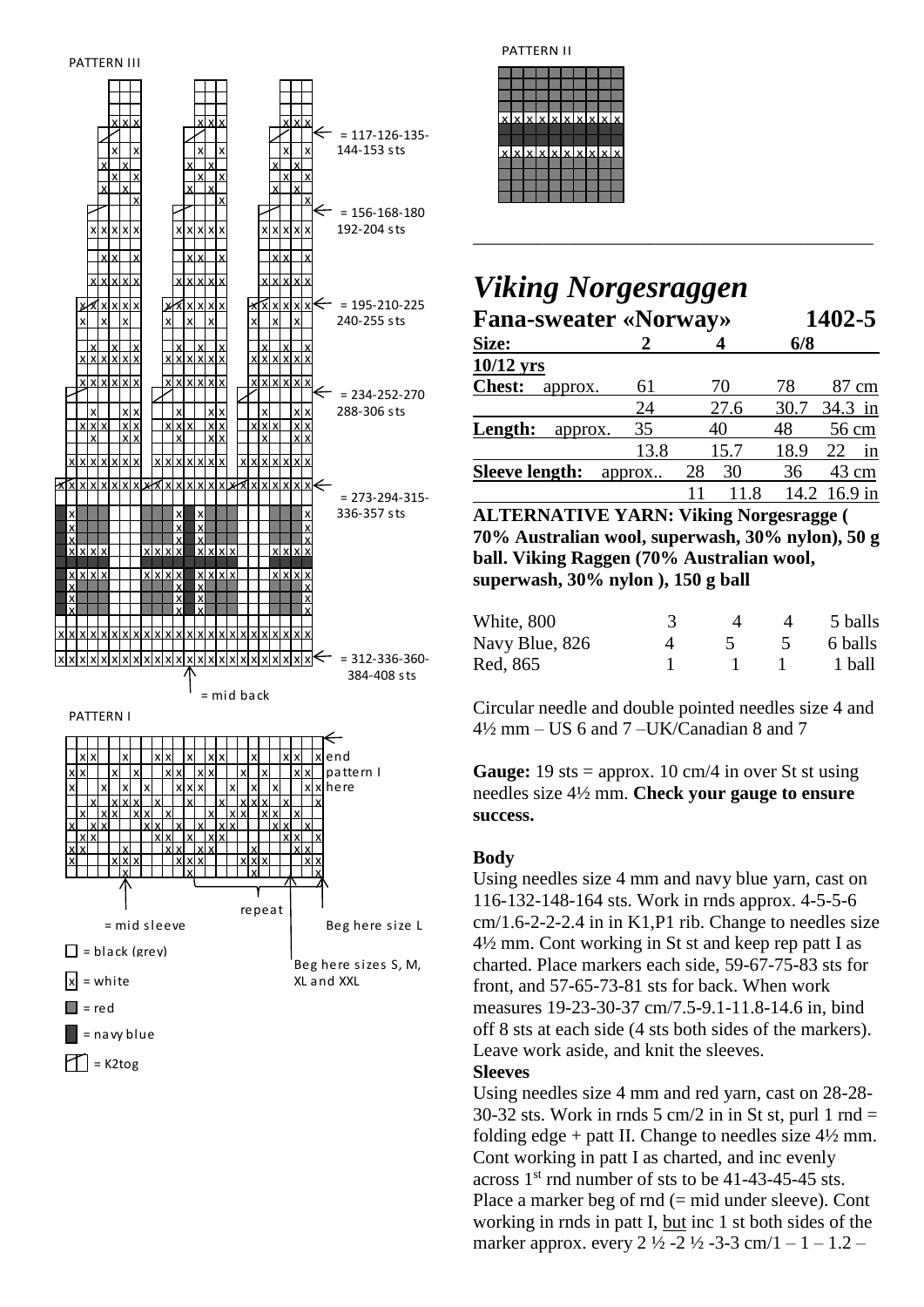1.2 in until there is altog. 57-61-65-69 sts on a rnd. Cont working until sleeve measures the given length, or as desired. Note! End with same patt-rnd as for body. Bind off 8 sts mid under sleeve (4 sts both sides of the marker). Slip rem sts on holder. Work same for the other sleeve.

**Raglan-dec:** Slip all pieces over same circular needle, sleeves above the bound-off sts for armholes  $= 198$ -222-246-270 sts. Place markers at each 4 seamlines. Dec every  $2<sup>nd</sup>$  rnd at each 4 seamline as foll: Work until 3 sts rem before a marker, K2togtbl, K2, K2tog. Rep dec and cont working in patt as foll: Work patt I but instead of second patt stripe, work in patt II, and after that cont with patt I until 70-78-94-110 sts rem. End with a complete patt stripe, and dec evenly across last rnd number of sts to be 70-74-78-84 sts. Change to navy blue yarn, and knit 1 rnd. Cont working in K1,P1 rib until neckband measures approx. 5-5-6-6 cm/2-2-2.4-2.4 in. Bind off in rib. Fold neckband and sleeve edges in double, and sew on WS. Sew underarm seams.

Weave in all ends on WS.



# **HAT**

| <b>Size</b>        | <b>Child</b>  | <b>Adult</b> |
|--------------------|---------------|--------------|
| Circumference:     | 45            | 51 cm        |
|                    | 17.7          | 20.1 in      |
|                    |               |              |
| Red, 865:          | $\mathcal{D}$ | 2 balls      |
| <b>White, 800:</b> |               | 1 ball       |
| Navy Blue, 826:    |               | 1 ball       |

Using needles size 4 mm and red yarn, cast on 88-96 sts. Work in rnds 3 cm/1.2 in in K2,P2 rib. Change to needles size 4½ mm. Work in patt I. When patt I is

ready, cont working in St st with red yarn until work measures approx. 21-23 cm/8.3-9.1 in. Beg dec for crown: \*K6, K2tog\*, rep \*-\* across the rnd. Knit 1 rnd without dec. Rep dec every  $2<sup>nd</sup>$  rnd with 1 st less between each dec until 22-24 sts rem on a rnd. Knit all sts tog in pairs. Break yarn, thread through rem sts, tighten the yarn, and weave in on WS.

|              |  |  | PATTERN I             |  |  |  |                     |   |  |  |  |  |                 |
|--------------|--|--|-----------------------|--|--|--|---------------------|---|--|--|--|--|-----------------|
|              |  |  | <b>XXXXXXXXXXXXX</b>  |  |  |  |                     | x |  |  |  |  | <b>XXX</b>      |
| $\mathbf{x}$ |  |  | xlxlxlxlxlxlxlxlxlxlx |  |  |  |                     |   |  |  |  |  | <b>xxxxxx</b>   |
| $\mathbf{x}$ |  |  |                       |  |  |  |                     |   |  |  |  |  | $x \times x$    |
|              |  |  |                       |  |  |  |                     |   |  |  |  |  |                 |
|              |  |  |                       |  |  |  |                     |   |  |  |  |  |                 |
|              |  |  |                       |  |  |  |                     |   |  |  |  |  |                 |
|              |  |  |                       |  |  |  |                     |   |  |  |  |  |                 |
|              |  |  |                       |  |  |  |                     |   |  |  |  |  |                 |
|              |  |  |                       |  |  |  |                     |   |  |  |  |  |                 |
|              |  |  |                       |  |  |  |                     |   |  |  |  |  | <b>x</b> x      |
| X            |  |  |                       |  |  |  |                     |   |  |  |  |  | <b>xixixixi</b> |
|              |  |  |                       |  |  |  | <u>Iviviviviviv</u> |   |  |  |  |  | <b>x</b> x x    |

 $\Box$  = naw blue

 $x =$  white

# *Viking Sportsragg* **Fana-sweater with hood «Sweden»**

| Size:                                    |      |          | 6/8  |           |
|------------------------------------------|------|----------|------|-----------|
| $10/12$ yr                               |      |          |      |           |
| <b>Chest:</b> approx.                    | 61   | 70       | 78   | 87 cm     |
|                                          | 24   | 27.6     | 30.7 | 34.3 in   |
| <b>Length: approx.</b>                   | 35   | 40       | 48   | 56 cm     |
|                                          | 13.8 | 15.7     | 18.9 | $22$ in   |
| <b>Sleeve length: approx.</b>            |      | 30<br>28 | 36   | 43 cm     |
|                                          |      | 11.8     | 14.2 | $16.9$ in |
| AI TEDNATIVE VADN. Viking Alpaca Sport ( |      |          |      |           |

**ALTERNATIVE YARN: Viking Alpaca Sport ( 30% alpaca, 30% nylon, 40% merino wool), Viking Sportsragg (60% wool, 20% nylon, 20% acrylic), Viking superwash (100% superwash wool), or Viking Sportsgarn (100 % wool), 50 g ball**

| 3 |   |   | 5 balls |
|---|---|---|---------|
| 3 | 3 | 3 | 4 balls |
|   |   |   | 2 balls |
|   |   |   | 1 ball  |
|   |   |   |         |

Circular needle and double pointed needles size 3 and  $3\frac{1}{2}$  mm – US 2 or 3 and 4 – UK/Canadian 11 and 10 or 9

**Gauge:** 23 sts = approx. 10 cm/4 in over St st using needles size 3½ mm. **Check your gauge to ensure success.** 

# **Body**

Using needles size 3 mm and charcoal clr yarn, cast on 140-160-180-200 sts. Work in rnds approx. 4-5-5- 6 cm/1.6-2-2-2.4 in in K1,P1 rib. Change to needles size 3½ mm. Cont working in rnds in St st and rep patt I as charted. Place markers each side, 71-81-91- 101 sts for front, and 69-79-89-99 sts for back. When work measures approx. 19-23-30-37 cm/7.5-9.1-11.8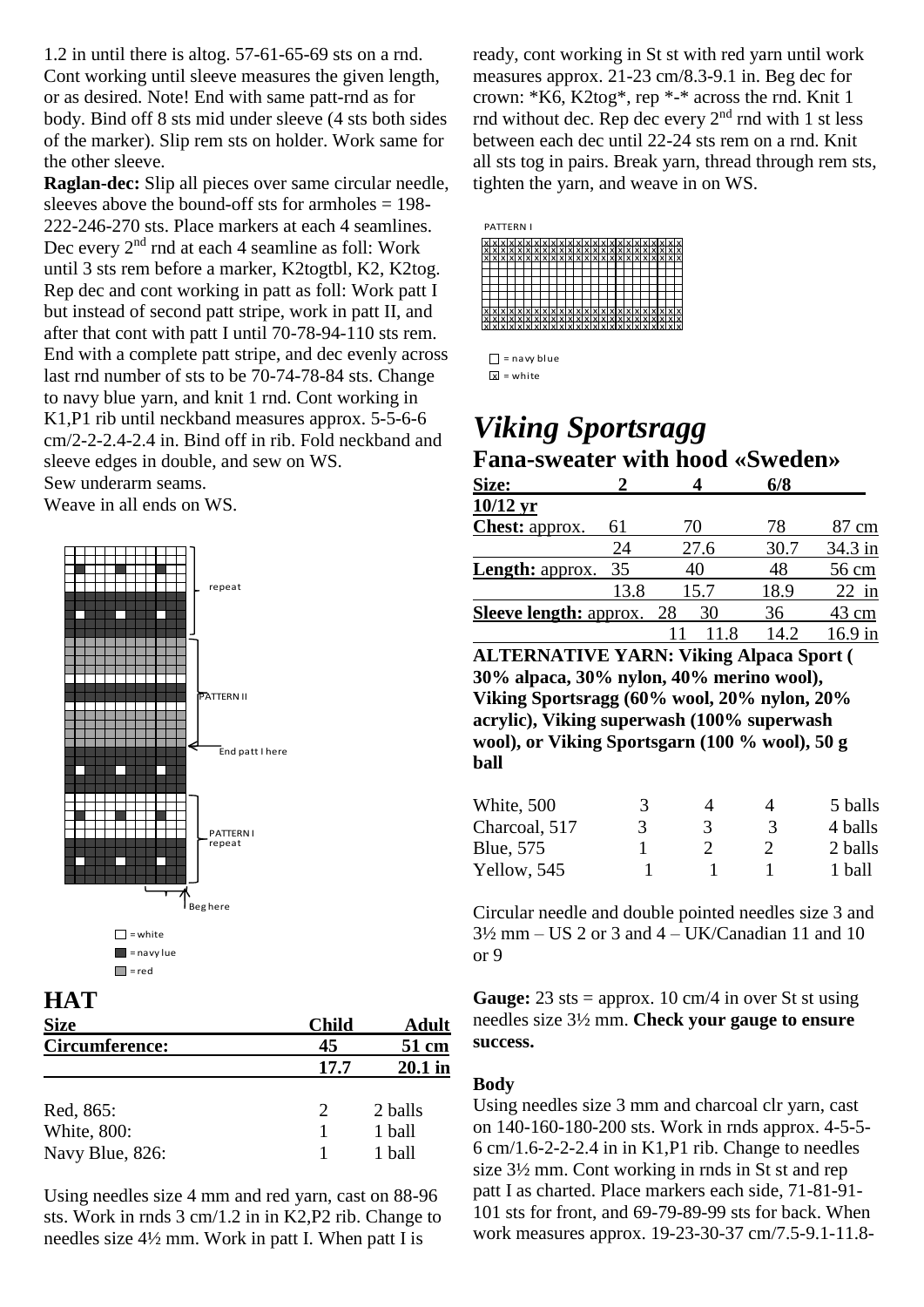14.6 in, divide work at side markers, and finish each side separately.

# **Back**

Cont working and end patt I as charted. Work in patt II, and after that cont working in patt III until work measures approx. 35-40-48-56 cm/11.8-15.7-18.9-22 in, and armhole measures approx. 16-17-18-19 cm/6.3-6.7-7.1-7.5 in. Bind off.

# **Front**

Work same as for back, **but** when work measures approx. 30-34-42-50 cm/11.8-13.4-16.5-19.7 in, bind off mid 25-29-29-31 sts. Cont working back and forth, and bind off at neck edge every  $2<sup>nd</sup>$  row 1x3 sts, 1x2 sts, and 1x1 st. Cont working until front measures same as back, bind off.

# **Sleeves**

Using needles size 3 mm and blue yarn, cast on 36- 40-40-44 sts. Work in K1,P1 rib with stripes as foll: 6 rnds with blue  $-4$  rnds with yellow  $-6$  rnds with blue. Change to needles size 3½ mm. Knit 1 rnd, and inc evenly across number of sts to be 51-55-57-63 sts. Change to charcoal clr yarn, and cont working in patt I until the end. Place a marker beg of rnd  $(= mid$ under sleeve). Inc 1 st both sides of the marker approx. every 2-2-2-3 cm/0.8 -0.8-0.8-1.2 in until there is altog. 73-79-83-87 sts on a rnd. When sleeve measures the given length, or as desired, bind off. Work same for the other sleeve.

# **Finishing**

# Sew shoulder seams.

**Neck band:** Using needles size 3 mm and charcoal clr yarn, pick or knit up approx. 80-88-96-104 sts around neck edge. Work in rnds approx. 2½ cm/1 in in K1,P1 rib, purl 1 rnd (= folding edge) +  $2\frac{1}{2}$  cm/ 1 in rib. Bind off rather loosely in rib. Fold neck band in double, and sew on WS.

# **Hood**

Using needles size 3 mm and blue yarn, cast on 113- 113-129-129 sts. Work back and forth 2½ cm/ 1 in in K1,P1 rib, purl 1 row  $(RS) =$  folding edge +  $2\frac{1}{2}$  cm/1 in in rib. Change to needles size 3½ mm. Cont working in St st with stripes as foll: \*6 rows with yellow – 10 rows with blue\*, rep  $*$ -\* until the end. When work measures approx.18-20-22-22 cm/7.1- 7.9-8.7-8.7 in, measured from folding edge, bind off mid 23-23-27-27 sts. Finish each side separately. Work 5-5-6-6 cm/2-2-2.4-2.4 in in St st with stripes. Bind off. Work same for the other side. Join mid back seam. Sew top seams. Fold rib in double, and sew on WS.

Sew on sleeves. Weave in all ends on WS. Sew hood to neck edge, outside neck band. Beg from mid back, leave front rib casing edges open. Twist a cord using blue yarn, and thread it into front casing.

# **NOTE! CROCHET BEANIE: SEE 1402-8**



# *Viking Sportsragg* **Hat, scarf and wristlets 1402-6a Size Woman**

**ALTERNATIVE YARN: Viking Alpaca Sport ( 30% alpaca, 30% nylon, 40% merino wool), Viking Sportsragg (60% wool, 20% nylon, 20% acrylic), Viking superwash (100% superwash wool), or Viking Sportsgarn (100 % wool), 50 g ball**

# **SWEDEN/FINLAND HAT**

Blue, 575: 2 balls Yellow, 545 (White, 500): 1 ball **SWEDEN/FINLAND SCARF** Blue, 575: 5 balls Yellow, 545 (White 500): 2 balls **SWEDEN/FINLAND WRISTLETS** Blue, 575: 1 ball Yellow, 545 (White 500): 1 ball

Double pointed needles size 3 ½ mm – US 4 – UK/Canadian 10 or 9

**Gauge:**  $23$  sts = approx. 10 cm/4 in over St st using needles size 3½ mm. **Check your gauge to ensure success.**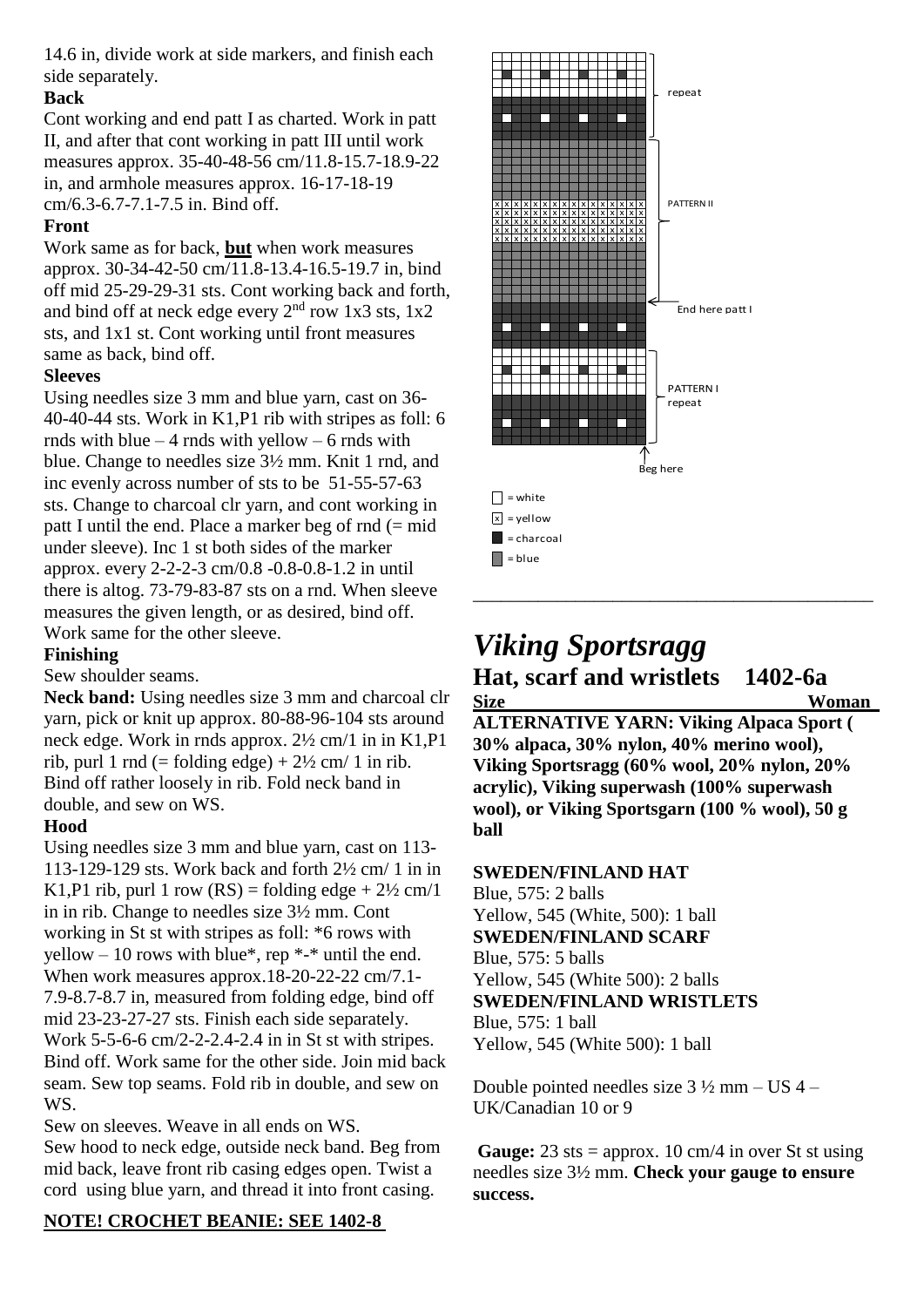# **HAT (Note! Finland in brackets)**

Using needles size 3½ mm and blue (blue) yarn, cast on 2 sts. Cont working in Garter st, and inc 1 st at each edge as foll: K1, inc 1 st into next st, K1. Turn, K1, inc 1 st into next st, knit rem sts. Turn, and inc 1 st every row until work measures approx. 23 cm/9.1 in. Dec and inc same time at each edge as foll: K2togtbl beg of row, turn, and inc 1 st into  $2<sup>nd</sup>$  st (= lower edge of the hat). Same time, work with stripes:  $*4$  rows with yellow (white) – 8 rows with blue (blue) \*, rep \*-\* until work measures approx. 50 cm/19.7 in, measured from cast on edge along the lower edge. Cont working with blue (blue) yarn, or with stripes same as before. Dec beg of each row until 3 sts rem. Sl  $1<sup>st</sup>$  st, K2tog, psso. Break yarn, and draw through the last st.

Sew mid back seam. Gather top seams tog. so that they form a cross with 4 corners.

# **SCARF**

Using needles size 3½ mm and blue (blue) yarn, cast on 340 sts. Work back and forth in 56 rows in Garter st. Change to yellow (white) yarn, and work 28 rows in Garter st. Change to blue (blue) yarn, and work 28 rows in Garter st. Scarf measures now approx. 20 cm/7.9 in, Bind off. Join short edges to form a ring. Weave in all ends on WS.

### **WRISTLETS**

Using needles size 3½ mm and blue (blue) yarn, cast on 46 sts. Cont working in rnds in Garter st with stripes:  $*12$  rnds with blue – 6 rnds with yellow (white)\*, rep \*-\* until wristwarmer measures approx. 20 cm/7.9 in. End with 12 rnds with blue (blue). Bind off.

\_\_\_\_\_\_\_\_\_\_\_\_\_\_\_\_\_\_\_\_\_\_\_\_\_\_\_\_\_\_\_\_\_\_\_\_\_\_\_\_\_\_\_

# *Viking Sportsragg*

# **Crochet beanie – «Finland» 1402-6b**  Size Woman Circumference:

| Woman   |
|---------|
| 50 cm   |
| 19.7 in |

**ALTERNATIVE YARN: Viking Alpaca Sport ( 30% alpaca, 30% nylon, 40% merino wool), Viking Sportsragg (60% wool, 20% nylon, 20% acrylic), Viking superwash (100% superwash wool), or Viking Sportsgarn (100 % wool), 50 g ball**

| <b>Blue, 575</b> | 2 balls |
|------------------|---------|
| White, 500       | 1 ball  |

Crochet hook size 3 ½ mm – US E/4 – UK/Canadian 9

**Gauge:** 21 dc using crochet hook size 3½ mm = approx. 10 cm/4 in. **Check your gauge to ensure success.**

Using crochet hook size 3½ mm and white yarn, ch105 and join into a ring with 1 sl st.  $1<sup>st</sup>$  **rnd:** Ch2 (= $1<sup>st</sup>$  dc), 1 dc into each ch-st, end with

1 sl st to second ch-st beg of rnd.

**2 nd rnd, and all rem rnds:** Cont working in dc with stripes:  $*2$  rnds with blue – 1 rnd with blue $*$ , rep  $*-*$ . When work measures approx. 20-22 cm/ in, beg dec for crown:.Ch2  $(= 1 \text{ dc}) + 3 \text{ dc}$ , skip 1 st,  $[4 \text{ dc}, \text{skip} 1]$ st], rep  $[-]$  across the rnd, end with 1 sl st into  $2<sup>nd</sup>$  ch-st beg of the rnd. Ch2, 2 dc, skip 1 st, [3 dc, skip 1 st], rep  $[-]$  across the rnd, end with 1 sl st into  $2<sup>nd</sup>$  ch-st beg of rnd. Rep dec every rnd with 1 dc less between each dec until 11 dc rem on a rnd. Break yarn, and draw it through the loop. 2. Use a needle, and thread yarn through rem dc, tighten the yarn, and weave in on WS.

Weave in all ends on WS.

### **SCARF: SEE 1402-8**

# *Viking Sportsraggen*

**Socks 1402-7 Size : 28/33 – 33/37 – 37/39 – 40/42 – 44/46 Foot length : 16 – 18 – 20 – 22 – 24 cm**  $6.3 - 7.1 - 7.9 - 8.7 - 9.4$  in

\_\_\_\_\_\_\_\_\_\_\_\_\_\_\_\_\_\_\_\_\_\_\_\_\_\_\_\_\_\_\_\_\_\_\_\_\_\_\_\_\_\_\_

**ALTERNATIVE YARN: Viking Alpaca Sport (40% merino wool, 30% alpaca, 30% nylon), Viking Sportsgarn (100% wool), Viking Superwash (100% wool, superwash), Viking Sportsragg (60% wool, 20% acrylic, 20% nylon), 50 g ball**

#### **Sweden**

Black,  $550: \quad 2 - 2 - 2 - 2 - 2$  balls Blue,  $575: 1 - 1 - 1 - 1 - 1$  ball Yellow,  $545: 1 - 1 - 1 - 1 - 1$  ball **Denmark** Black, 550 :  $2-2-2-2-2$  balls Red,  $565: 1 - 1 - 1 - 1 - 1$  ball White,  $500: 1 - 1 - 1 - 1 - 1$  ball **Finland** Black, 550 :  $2-2-2-2$  balls White,  $500: 1 - 1 - 1 - 1 - 1$  ball Blue,  $575: 1 - 1 - 1 - 1 - 1$  ball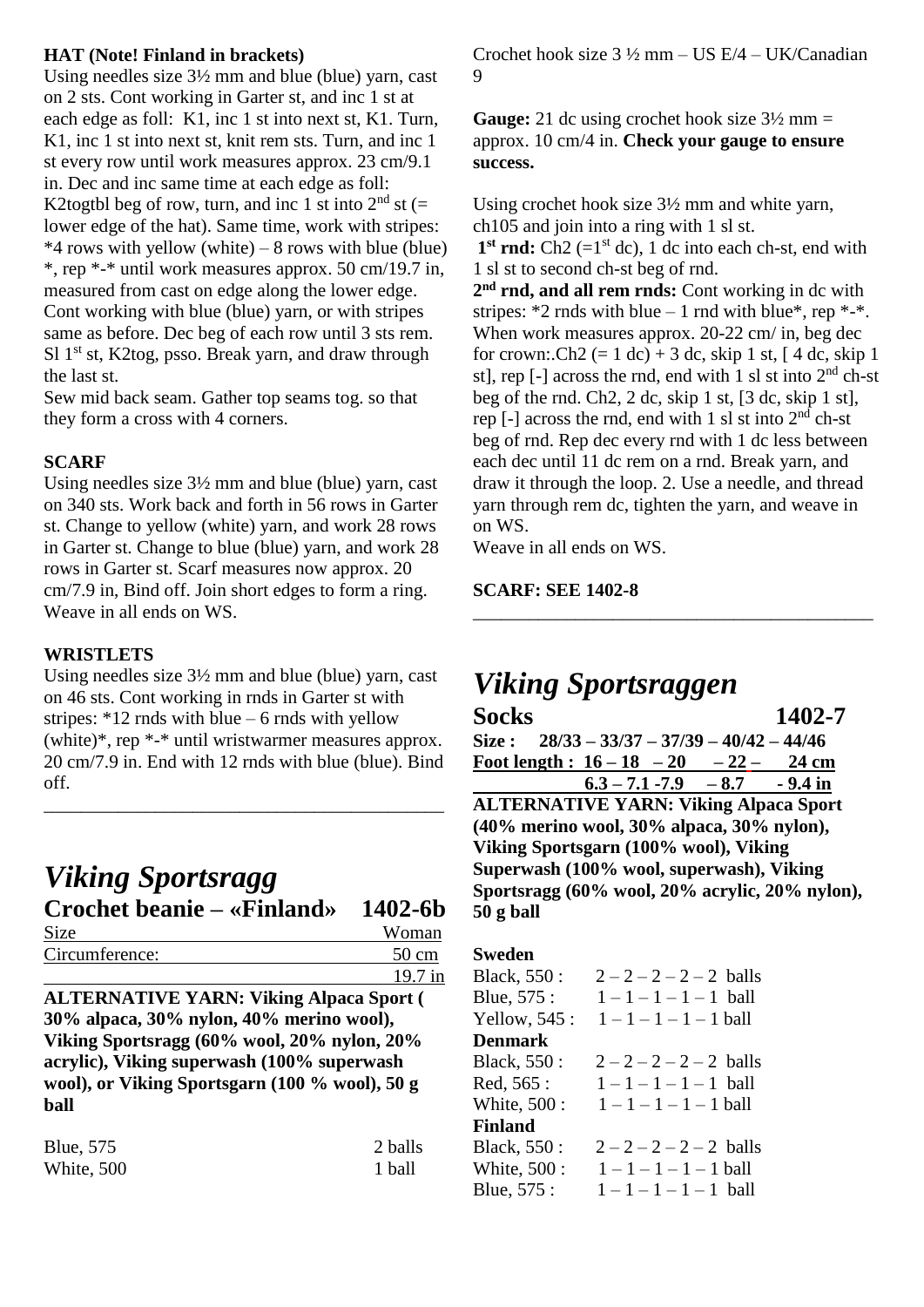#### **Norway**

| Black, 550 : | $2-2-2-2$ balls                          |
|--------------|------------------------------------------|
| Red, 565 :   | $1-1-1-1-1$ ball                         |
|              | Navy Blue, $526: 1 - 1 - 1 - 1 - 1$ ball |
| White, 500 : | $1-1-1-1-1$ ball                         |

Double pointed needles size 3 and 3 ½ mm – US 2 or 3 and 4 – UK/Canadian 11 and 10 or 9

**Gauge:**  $23$  sts = approx. 10 cm/4 in over St st using needles size 3½ mm. **Check your gauge to ensure success.** 

#### **SOCKS**

Using needles size 3 mm and black yarn, cast on 40- 44-48-52-56 sts. Work in rnds approx. 8-9-10-11-12 cm/3.1-3.5-4-4.3-4.5 in K1,P1 rib. Change to needles size 3½ mm. Cont working in patt A as charted. Slip 19-21-23-25-27 sts on holder. Work back and forth in patt B over rem 21-23-25-27-29 sts. Purl 1 row with navy blue yarn over all sts. K14-16-17-19-20, turn. Slip first st, P7-9-9-11-11, turn. Slip first st, and work 1 more st each row until 2 sts rem at each side. Turn, and knit 1 row with black yarn, ending at the left edge of the heel. Cont working with black yarn, knit up 10- 12-13-15-16 sts along left edge of the heel, knit 19- 21-23-25-27 sts from holder, and knit up 10-12-13- 15-16 sts along right side of the heel. Cont working in rnds in St st, and **same time** dec 1 st both sides of the heel every rnd until 40-44-48-52-56 sts rem. Cont working until foot measures approx. 16-18-20-22-24 cm/6.3-7.1-7.9-8.7-9.4 in (or desired length before dec).

**Beg dec:** Place markers each side. Dec 1 st both sides of the markers every 2nd rnd 2 times, and after that every rnd until 12 sts rem. Break yarn, thread through rem sts, and weave in on WS.



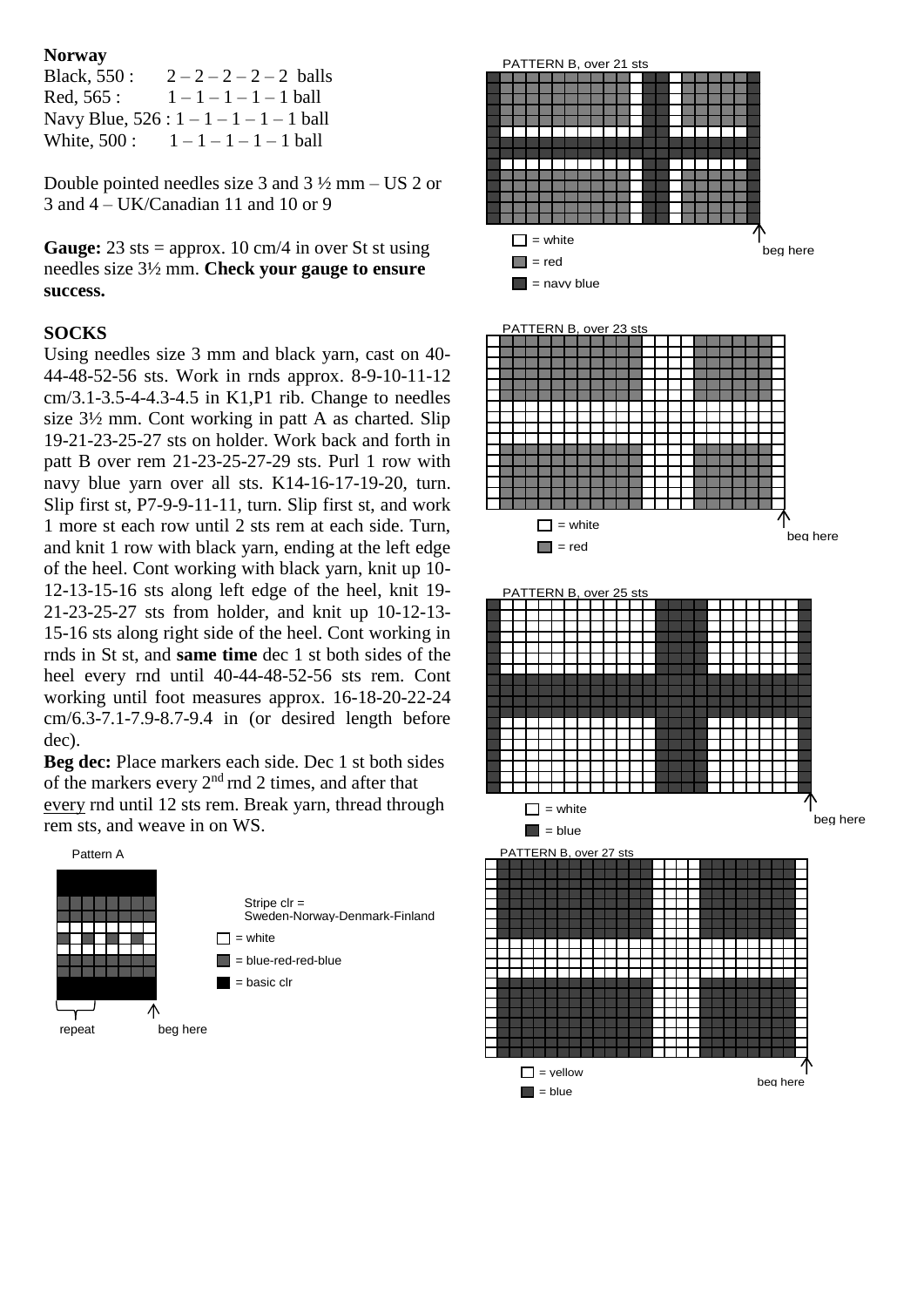

# *Viking Sportsragg* **1402-8 Crochet hat and scarf**

| <b>Size</b>    | Woman           |
|----------------|-----------------|
| Circumference: | $50 \text{ cm}$ |
|                | $19.7$ in       |

**ALTERNATIVE YARN: Viking Alpaca Sport ( 30% alpaca, 30% nylon, 40% merino wool), Viking Sportsragg (60% wool, 20% nylon, 20% acrylic), Viking superwash (100% superwash wool), or Viking Sportsgarn (100 % wool), 50 g ball**

# **Hat**

White, 500 (Yellow, 545): 1 ball Blue, 575: 1 ball **Scarf** White, 500: 6 balls

Crochet hook size 3 ½ mm – US E/4 – UK/Canadian 9

**Gauge:** 21 dc using crochet hook size 3½ mm = approx. 10 cm/4 in. **Check your gauge to ensure success.** 

Using crochet hook size 3½ mm and white (blue) yarn, ch105 and join into a ring with 1 sl st.  $1<sup>st</sup>$  **rnd:** Ch2 (=  $1<sup>st</sup>$  dc), 1 dc into each ch-st, end with 1 sl st to second ch-st beg of rnd.

**2 nd rnd, and all rem rnds:** Cont working in rnds in dc until work measures approx. 6 cm/2.4 in. Cont working with stripes: 4 rnds with blue (yellow)  $-2$ rnds with white  $(blue) - 4$  rnds with blue (yellow). Cont working after that with white (blue) yarn until work measures approx.  $20-22$  cm/7.9 – 8.7 in. Change to blue (yellow) yarn, and beg crown dec:  $Ch2 (= 1)$  $dc$ ) + 3 dc, skip 1 st,  $\lceil 4 \, \text{dc} \rceil$ , skip 1 st, rep  $\lceil - \rceil$  across the rnd, end with 1 sl st to  $2<sup>nd</sup>$  ch-st beg of rnd. Ch2, 2 dc, skip 1 st, [3 dc, skip 1 st], rep [-] across the rnd, end

with 1 sl st to  $2<sup>nd</sup>$  ch-st beg of the rnd. Rep dec every rnd with 1 st less between each dec until 11 sts rem. Break yarn, and draw through the loop. Use a needle, and thread through 11 dc, tighten the yarn, and weave in on WS.

**SCARF:** Using needles size  $3\frac{1}{2}$  mm, cast on 50 sts. Work back and forth in Garter st until work measures approx. 150 cm/59.1 in. Join live sts with cast-on edge sts.

\_\_\_\_\_\_\_\_\_\_\_\_\_\_\_\_\_\_\_\_\_\_\_\_\_\_\_\_\_\_\_\_\_\_\_\_\_\_\_\_\_\_\_

# *Viking Hobby* **SWEATER - Child 1402-9**

| Size        |                  |                       |      |      | $12 \text{ yrs}$ |                 |    |
|-------------|------------------|-----------------------|------|------|------------------|-----------------|----|
| Chest 73    |                  |                       | 83   |      | 93 cm            |                 |    |
|             | 28.7             | 30.3                  | 32.7 | 34.3 | 36.6 in          |                 |    |
| Length $41$ |                  | 45                    |      |      | 55 cm            |                 |    |
|             | 16.1             | $\lfloor t/2 \rfloor$ | 18.9 | 20.5 | $21.7$ in        |                 |    |
|             | Sleeve length 31 |                       | 34   | 38   |                  | $45 \text{ cm}$ |    |
|             |                  |                       |      |      |                  |                 | ın |

**ALTERNATIVE YARN: Viking Hobbygarn (100% wool), 50 g ball**

### **Hobbygarn**

| Red, 950          | 10 | 11 | 12 | 14 | 16 balls |
|-------------------|----|----|----|----|----------|
| <b>Sportsragg</b> |    |    |    |    |          |
| Navy Blue, 526 1  |    |    |    |    | 1 ball   |
| White, 500        |    |    |    |    | 1 ball   |

Circular needle size 6 mm – US 10 – UK/Canadian 4 **Gauge:**  $14$  sts = approx.  $10 \text{ cm}/4$  in over St st using needles size 6 mm. **Check your gauge to ensure success.** 

# **BACK**

Using needles size 6mm and red yarn, cast on 51-55- 59-61-65 sts. Work back and forth in Garter st until work measures 41-45-48-52-55 cm/16.1-17.7-18.9- 20.5-21.7 in, or desired length. Bind off.

# **FRONT**

Work same as for back. When work measures approx. 5-5-5-6-6- cm/2-2-2-2.4-2.4 in less than total length, bind off 13-13-15-15-15 mid sts. Finish each side separately. Bind off at neck edge every  $2<sup>nd</sup>$  row  $1x3$ sts,  $1x2$  sts, and  $1x1$  st = 13-15-16-17-19 sts rem for shoulder. Cont working in Garter st until front measures same as back. Bind off.

Work same for the other side, rev all shaping.

# **SLEEVES**

Using needles size 6 mm and red yarn, cast on 33-35- 37-39-39 sts. Knit 2 rows. Place a marker around mid = mid top on sleeve. Cont working in Garter st and patt I as charted. Check from mid st where to beg patt. Inc 1 st beg and end of row approx. every  $3-3\frac{1}{2}-3\frac{1}{2}$ .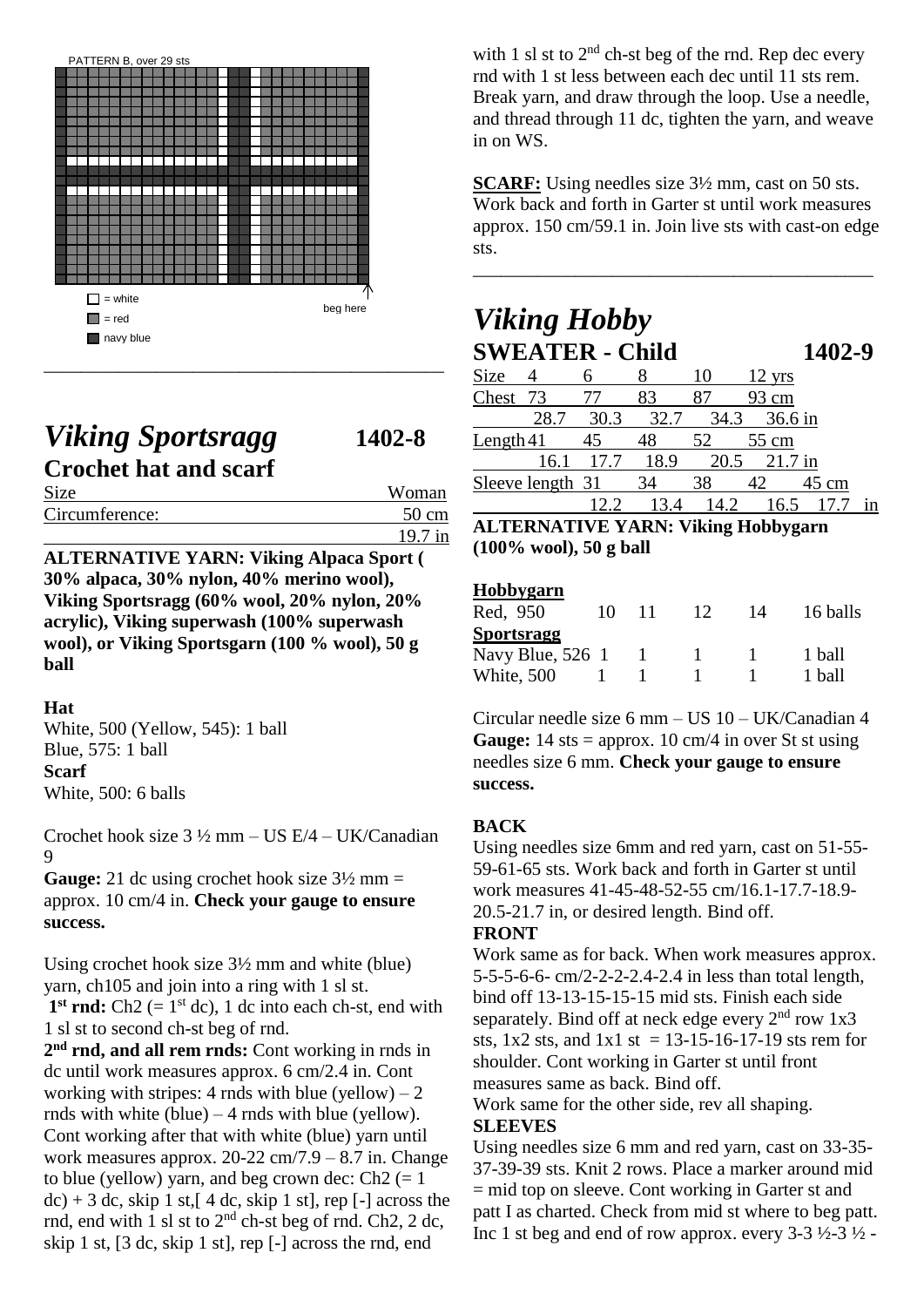4-4 cm/1.2-1.4-1.4-1.6-1.6 in until there is 51-53-57-

59-61 sts on a row, and sleeve measures approx. 31- 34-38-42-45 cm/12.2-13.4-15-16.5-17.7 in, or desired length. Bind off.

Work same for the other sleeve.

# **FINISHING**

Weave in all ends on WS.

Join shoulder seams. Sew side seams, and leave openings for armholes (measure width from sleeves). Sew sleeve seams, and sew on sleeves.

# **FISHBONE-CABLES**

Make two 6-folded cords, one with white and one with blue yarn. Measure 3 times sleeve length  $+15$ cm/ in.

Fold cord in double, and start threading from top of the sleeve towards the lower edge. Thread all 12 strands through same hole from WS, divide into 2 x 6 strands, and start threading from RS in "fishbone" cable (see photo). End with threading strands on WS, and tying a knot close to the edge. Cut cord from approx. 10 cm/4 in from the knot for fringes. Thread cord to the other sleeve in the same way.

# **ADULT**

| Size             |      | M    |      |      | XXI.       |
|------------------|------|------|------|------|------------|
| <b>Bust</b>      | 90   |      |      |      | 130 cm     |
|                  | 35.4 | 39.4 | 43.3 | 47.2 | 51.2<br>in |
| Length           | 62   | 64   | 66   | 68   | 68<br>cm   |
|                  | 24.4 | 25.2 | 26   | 26.8 | 26.8 in    |
| Sleeve length 46 |      | 48   | 48   | 50   | 50 cm      |
|                  |      |      |      |      | in         |

**ALTERNATIVE YARN: Viking Hobbygarn (100% wool), 50 g ball**

# **Hobbygarn**

| Red, 950           | 13 | 14 | 15 | 16 | 17 ball |
|--------------------|----|----|----|----|---------|
| <b>Sportsragg</b>  |    |    |    |    |         |
| Navy Blue, $526$ 1 |    |    |    |    | 1 ball  |
| White, 500         |    |    |    |    | 1 ball  |

Circular needle size 6 mm – US 10 – UK/Canadian 4

**Gauge:**  $14$  sts = approx.  $10 \text{ cm}/4$  in over St st using needles size 6 mm. **Check your gauge to ensure success.** 

# **BACK**

Using needles size 6 mm and red yarn, cast on 63-70- 77-84-91 sts. Work back and forth in Garter st until work measures approx. 62-64-66-68-68 cm/24.4-25.2- 26-26.8-26.8 in, or desired length. Bind off.

#### **FRONT**

Work same as for back, but when front measures 6-6- 7-7-7 cm/2.4-2.4-2.8-2.8-2.8 in less than total length, bind off mid 15-16-17-18-19 sts for neck edge. Finish each side separately. Bind off at neck edge every  $2<sup>nd</sup>$ row 1x3 sts, 1x2 sts, and 1x1 st =  $18-21-24-27-30$  sts rem for shoulder. Cont working in Garter st until front measures same as back. Bind off.

Work same for the other side, rev all shaping.

# **SLEEVES**

Using needles size 6 mm and red yarn, cast on 39-39- 41-41-43 sts. Place a marker around mid st = mid top of the sleeve. Cont working in Garter st and patt II as charted. Check from mid st where to beg patt. Inc 1 st beg and end of row approx. every 3-3-3-3-3 cm/1.2- 1.2-1.2-1.2 in until there is 67-71-73-73-75 sts on a row, and sleeve measures 46-48-48-50-50 cm/18.1- 18.9-18.9-19.7-19.7 in, or desired length. Bind off. Work same for the other sleeve.

### **FINISHING**

Weave in all ends on WS.

Join shoulder seams. Sew side seams, and leave approx. 24-25-26-26 cm/9.4-9.8-10.2-10.2 in for armholes. Sew sleeve seams, and sew on sleeves. **FISHBONE-CABLES**

Make 6-folded cords, one with white and one with blue yarn. Measure 3 times sleeve length + 15 cm/5.9 in.

Fold cord in double, and start threading from top of the sleeve towards the lower edge. Thread all 12 strands through same hole from WS, divide into 2 x 6 strands, and start threading from RS in "fishbone" cable (see photo). End with threading the strands on WS, and tying a knot close to the edge. Cut cord approx. 10 cm/4 in from the knot for fringes. Thread clrs in opposite order for the other sleeve (see photo).

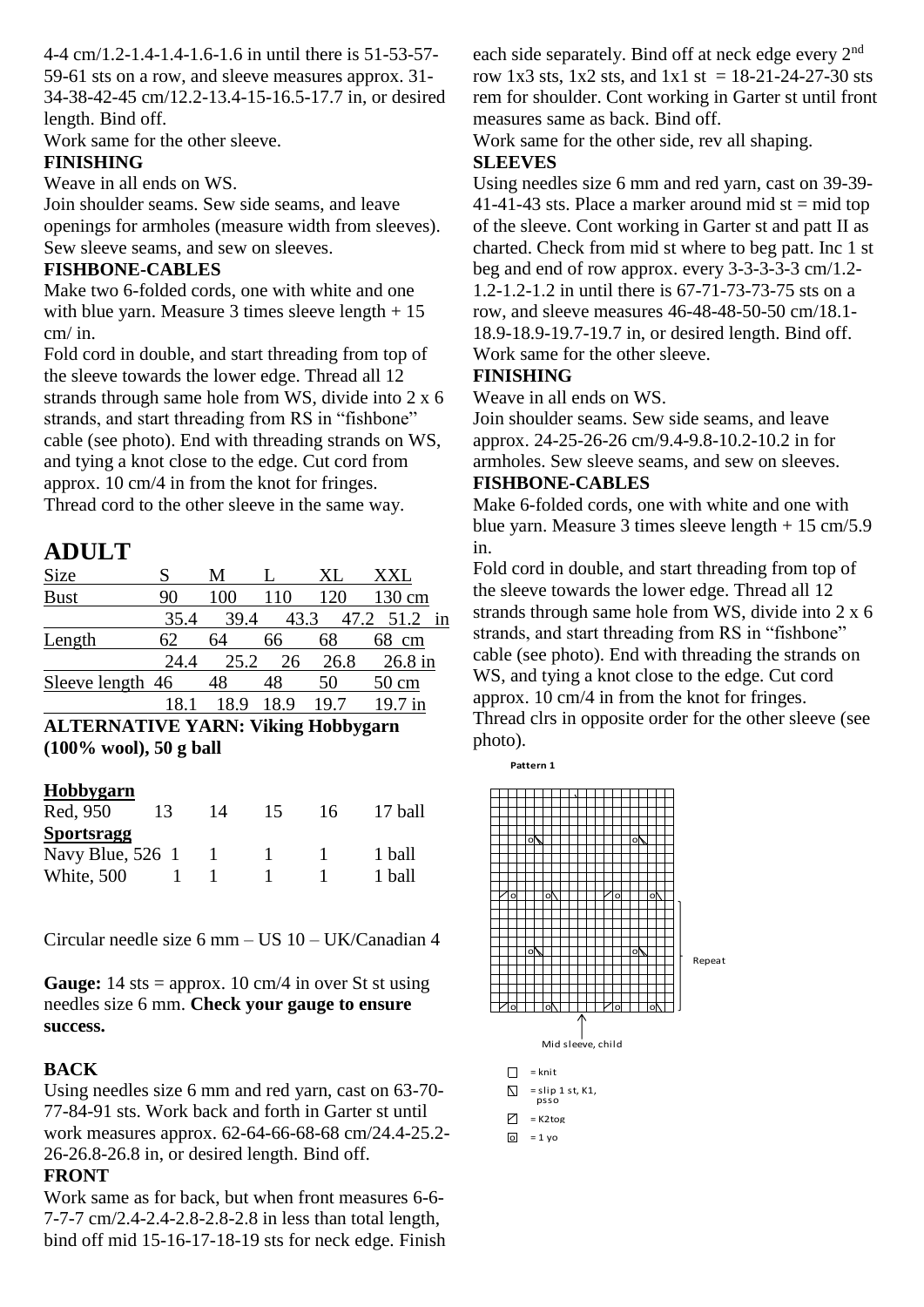



# **HAT**

| <b>Size</b>            | child      | adult              |
|------------------------|------------|--------------------|
| Circumference, approx. | 45<br>17.7 | 53 cm<br>$20.9$ in |
| Hobbygarn              |            |                    |
| Red, 950               |            | 1 ball             |
| <b>Sportsragg</b>      |            |                    |
| Navy Blue, 526         | 1          | 1 ball             |
| White, 500             |            | 1 ball             |
| or rem from sweater    |            |                    |

Using needles size 6 mm and red yarn, cast on 62-74 sts. Work back and forth 2 rows in Garter st. Cont working in Garter st and patt III, first and last  $st =$ selvage sts, not included in the number of sts. When work measures 14-19 cm/5.5-7.5 in, beg crown dec: Beg from WS, 1 selvage st, \*K4, 2tog\*, rep \*-\* across the row, 1 selvage st. Knit 1 row. 1 selvage st, \*K3, K2tog\*, rep \*-\* across the row, 1 selvage st. Knit 1 row. Rep dec every  $2<sup>nd</sup>$  row with 1 st less between each dec until 22-26 sts rem. Note: adjust the patt after each dec row. Next row: 1 selvage st beg and end of the row, knit all rem sts tog in pairs until 7- 14 sts rem. Break yarn (leave approx. 60 cm/ in for sewing mid back seam), thread through rem sts. Make 6-folded cords with white and blue Sportsragg, approx.  $1\frac{1}{2}$  m/59.1 in long. Thread cords like fishbone-cable (see photo). Beg from lower edge and gather all cords together on top. Tie the yarn tightly around the cords on top, and sew mid back seam. Make one tight plait from the cords, and tie it with a red yarn bow.



 $\overline{O}$  = 1 yo

**SCARF: SEE 1402-8**

# *Viking Raggen - Viking Sportsragg*

\_\_\_\_\_\_\_\_\_\_\_\_\_\_\_\_\_\_\_\_\_\_\_\_\_\_\_\_\_\_\_\_\_\_\_\_\_\_\_\_\_\_\_

| <b>Sweater with hood</b>                        |                                                                   |                |                |                       |                |          | 1402-10                          |
|-------------------------------------------------|-------------------------------------------------------------------|----------------|----------------|-----------------------|----------------|----------|----------------------------------|
| <b>Size</b>                                     | XS                                                                | S              | M              |                       | $\mathbf{L}$   |          | XL XXL                           |
| Chest                                           | 100                                                               | 106            |                | 115                   |                |          | 121 129 135 cm                   |
|                                                 | 39.4                                                              |                |                |                       |                |          | 41.8 45.3 47.4 50.8 53.2 in      |
| Length, approx. 70 73                           |                                                                   |                |                |                       |                | 74 75 76 | 77 cm                            |
|                                                 |                                                                   |                |                |                       |                |          | 27.6 28.7 29.1 29.5 29.9 30.3 in |
| Sleeve length, approx. 49 50 51 52 53           |                                                                   |                |                |                       |                |          | 54 cm                            |
|                                                 |                                                                   |                |                |                       |                |          | 19.3 19.7 20.1 20.5 20.9 21.3 in |
| <b>ALTERNATIVE YARN: VikingRAGGEN (70 %</b>     |                                                                   |                |                |                       |                |          |                                  |
| Australian wool, superwash-30% nylon), 150 g    |                                                                   |                |                |                       |                |          |                                  |
| ball, Viking Norgesraggen (70% Australian wool, |                                                                   |                |                |                       |                |          |                                  |
| superwash-30% nylon), 50 g ball                 |                                                                   |                |                |                       |                |          |                                  |
| <b>Viking RAGGEN:</b>                           |                                                                   |                |                |                       |                |          |                                  |
| Red, 750                                        | 6                                                                 | 6              | 7              | 7                     | 8              |          | 8 balls                          |
| Navy Blue, $726 \quad 2$                        |                                                                   | 2              | $\overline{2}$ | 2                     | $\mathfrak{Z}$ |          | 3 balls                          |
| White, 700                                      | 2                                                                 | $\overline{2}$ | $\overline{2}$ | $\mathcal{D}_{\cdot}$ | 2              |          | 2 balls                          |
| <b>Viking Sportsragg</b>                        |                                                                   |                |                |                       |                |          |                                  |
| Neon Yellow, 549                                |                                                                   | 6 6 6 6 6      |                |                       |                |          | 6 balls                          |
|                                                 | Circular needle size $4\frac{1}{2}$ mm $-$ US $7 -$ UK/Canadian 7 |                |                |                       |                |          |                                  |
| $+1$ zipper                                     |                                                                   |                |                |                       |                |          |                                  |

# **Gauge**:

**Viking RAGGEN:** 19 sts = approx. 10 cm/4 in over St st using needles size 4½ mm.

**Viking Sportsragg:** 17 sts = approx. 10 cm/4 in over St st with **double yarn** using needles size 4 ½ mm. **Check your gauge to ensure success.**

# **Back:**

Using needles size 4½ mm and red yarn, cast on 95- 101-109-115-123-129 sts. Work back and forth 2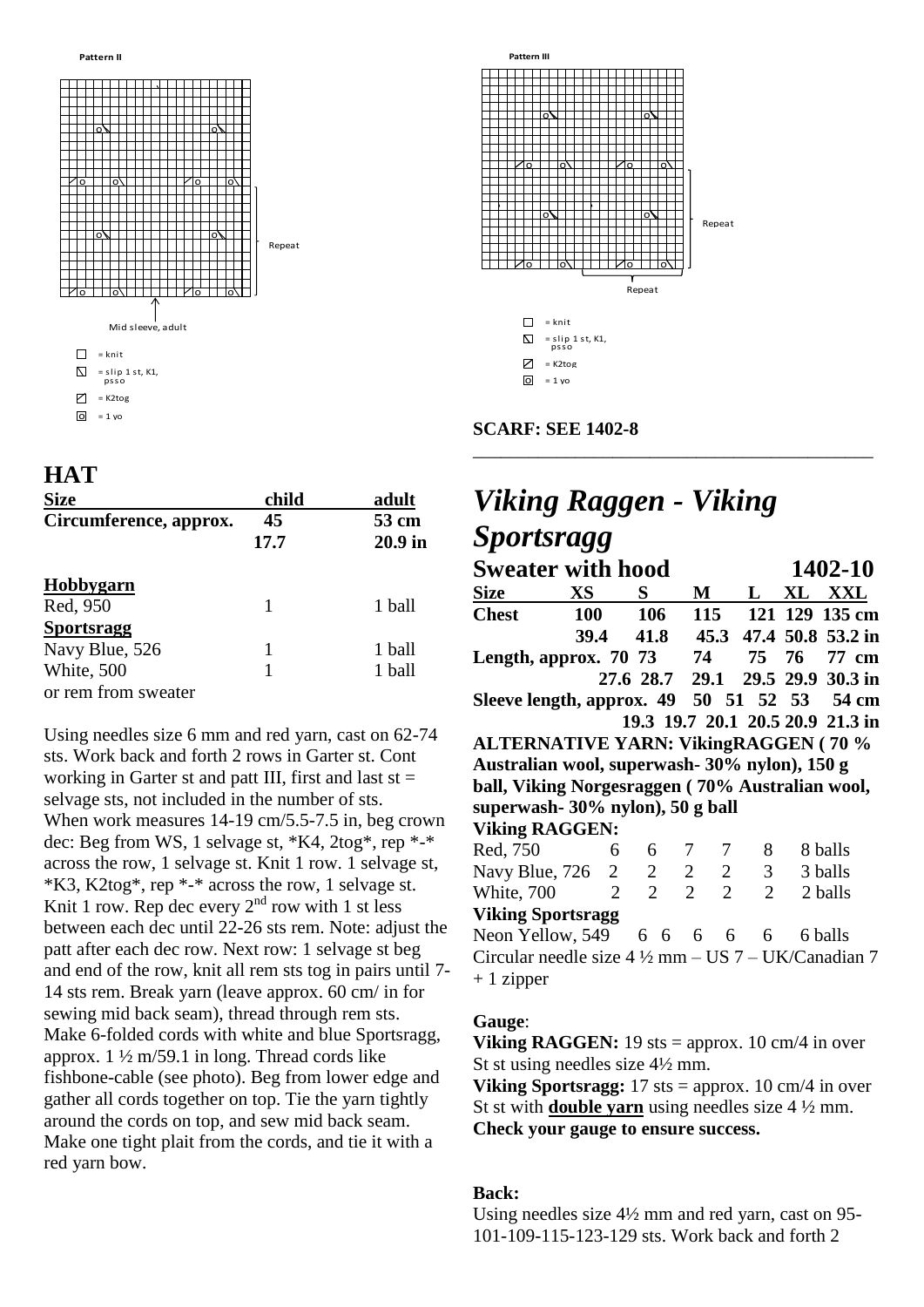rows in Garter st. Work 10 rows in St st ( $=$  casing). Cont working in Garter st with stripes: \*12 rows with red, 2 rows with white, 4 rows with blue, 2 rows with white\*, rep \*-\* until work measures 70-73-74-75-76- 77cm/ in, or desired length. Bind off all sts.

# **Front:**

Work same as for back. When work measures 20-20- 20-25-25-25 cm/7.9-7.9-7.9-9.8-9.8 in less than total length, bind off mid st. Finish each side separately. Left front:

Cont working in Garter st with stripes until work measures 7-7-7-8-8-8 cm/2.8-2.8-2.8-3.1-3.1-3.1 in less than total length. Bind off 9-9-11-11-13-13 sts for neck edge. Bind off at neck edge every 2nd row 1x4 sts, 1x3 sts, 1x2 sts, and 1x1 st. Cont working until front measures same as back.

**Right front:** Work same as for left front, rev all shaping.

### **Sleeves:**

Using needles size 4½ mm and red yarn, cast on 45- 45-47-47-49-49 sts. Work back and forth in Garter st with stripes, same as for body (Note: No tunnel for sleeves). Inc same time 1 st beg and end of a row every 2-2-2-1 ½ -1 ½ -1 ½ cm/0.8-0.8-0.8-0.6-0.6 in until there is altog. 91-95-99-103-107-107 sts on a row.

When work measures approx. 49-50-51-52-53-54 cm/ in, or as desired, bind off. Work same for the other sleeve.

**Finishing:** Join shoulder seams.

Fold casing in double, and sew on WS.

Sew side seams from WS, and leave approx. 24-25- 26-27-28-28 cm/9.4-9.8-10.2-10.6-11-11 in for armholes, and openings for casing on each side. **Neck band:** Using needles size 4½ mm and red yarn, pick or knit up approx. 98-104-110-116-120-124 sts around neck edge. Work back and forth 14 rows in St st + knit 1 row from WS. Bind off rather loosely. Fold neck band in double, and sew on WS.

# **Hood and finishing:**

Using needles size 4½ mm and double Viking Sportsragg, cast on 121-121-125-125-127-127 sts. Work back and forth in Garter st until work measures 5-5-6-6-7-7 cm/2-2-2.4-2.4-2.8-2.8 in. Bind off 1 st beg and end of each row altog. 8 times  $( = 4$  times at each edge). Cont working in Garter st until work measures 28-30-32-34-34-35 cm/11-11.8-12.6-13.4- 13.4-13.8 in. Bind off 21 mid sts. Finnish each side separately. Work 6 cm/2.4 in both sides of the boundoff sts. Join sts of the 2 parts, and same time bind off = mid back seam. Sew top seam.

Sew hood along the inner side of neck band. Adjust mid back if required.

**Split edge:** Pick or knit up with double Sportsragg sts from both split edges, approx. 26-26-26-30-30-30 sts from each side. Knit 1 row, bind off.

Sew zipper to the split, and neck band.

Sew sleeve seams from WS. Sew on sleeves from WS. Twist two cords with approx. 9 m/29.53 ft long double strands Viking Sportsragg neon yellow, and thread them through the casing at the lower edge of the body, tie on sides.

| HAT:           | <b>SEE 1402-5</b> |  |
|----------------|-------------------|--|
| <b>GLOVES:</b> | <i>SEE 1402-1</i> |  |

# *Viking Sportsragg* **1402-11 Necklet, wristlets and long socks**

| <b>Neckiel, wristiels and long socks</b>       |         |  |  |  |
|------------------------------------------------|---------|--|--|--|
| Size :                                         | Woman   |  |  |  |
| Length, long socks, approx.                    | 65 cm   |  |  |  |
|                                                | 25.6 in |  |  |  |
| <b>ALTERNATIVE YARN: Viking Alpaca Sport</b>   |         |  |  |  |
| (40% wool, 30% alpaca, 30% nylon), Viking      |         |  |  |  |
| Sportsgarn (100% wool), Viking Superwash       |         |  |  |  |
| (100% wool, superwash), Viking Sportsragg (60% |         |  |  |  |
| wool, 20% acrylic, 20% nylon), 50 g ball       |         |  |  |  |
| <b>NECKLET</b>                                 |         |  |  |  |
| White, 500 :                                   | 3 balls |  |  |  |
| Navy Blue, 526 :                               | 2 balls |  |  |  |
| Red, 565 :                                     | 2 balls |  |  |  |
| <b>WRISTLETS</b>                               |         |  |  |  |
| White, 500 :                                   | 1 ball  |  |  |  |
| Navy Blue, 526 :                               | 1 ball  |  |  |  |
| Red, 565 :                                     | 1 ball  |  |  |  |
| <b>LONG SOCKS</b>                              |         |  |  |  |
| White, 500 :                                   | 4 balls |  |  |  |
| Navy Blue, 526 :                               | 3 balls |  |  |  |
| Red, 565 :                                     | 3 balls |  |  |  |

Long and short circular needle size 3 and  $3\frac{1}{2}$  mm – US 2 or 3 and  $4 - UK/Canadian$  11 and 10 or 9 + double pointed needles size 3 and  $3\frac{1}{2}$  mm – US 2 or 3 and  $4 - UK/Canadian$  11 and 10 or  $9 + crochet$  hook size  $3\frac{1}{2}$  mm  $-$  US  $-$  E/4 -UK/Canadian 9 **Gauge:**  $23$  sts = approx. 10 cm/4 in over St st using needles size 3½ mm. **Check your gauge to ensure success.** 

# **LONG SOCKS**

Using needles size 3 mm and navy blue yarn, cast on 96 sts. Work in rnds approx. 6 cm/2.4 in in K1,P1 rib. Change to needles size 3½ mm and white yarn. Place a marker beg of rnd  $(=$  inner seam ). Work 2 rnds in St st, and cont with patt A. Beg dec where arrow points out. Dec 1 st both sides of the marker approx. every 1  $\frac{1}{2}$  cm/0.6 in until 54 sts rem on a rnd. When patt A is ready, work 2 rnds in St st with white yarn. Change to needles size 3 mm and red yarn. Work approx. 5 cm/2 in in K1,P1 rib. Change to needles size 3½ mm and white yarn. Work 2 rnds in St st, and cont with patt B.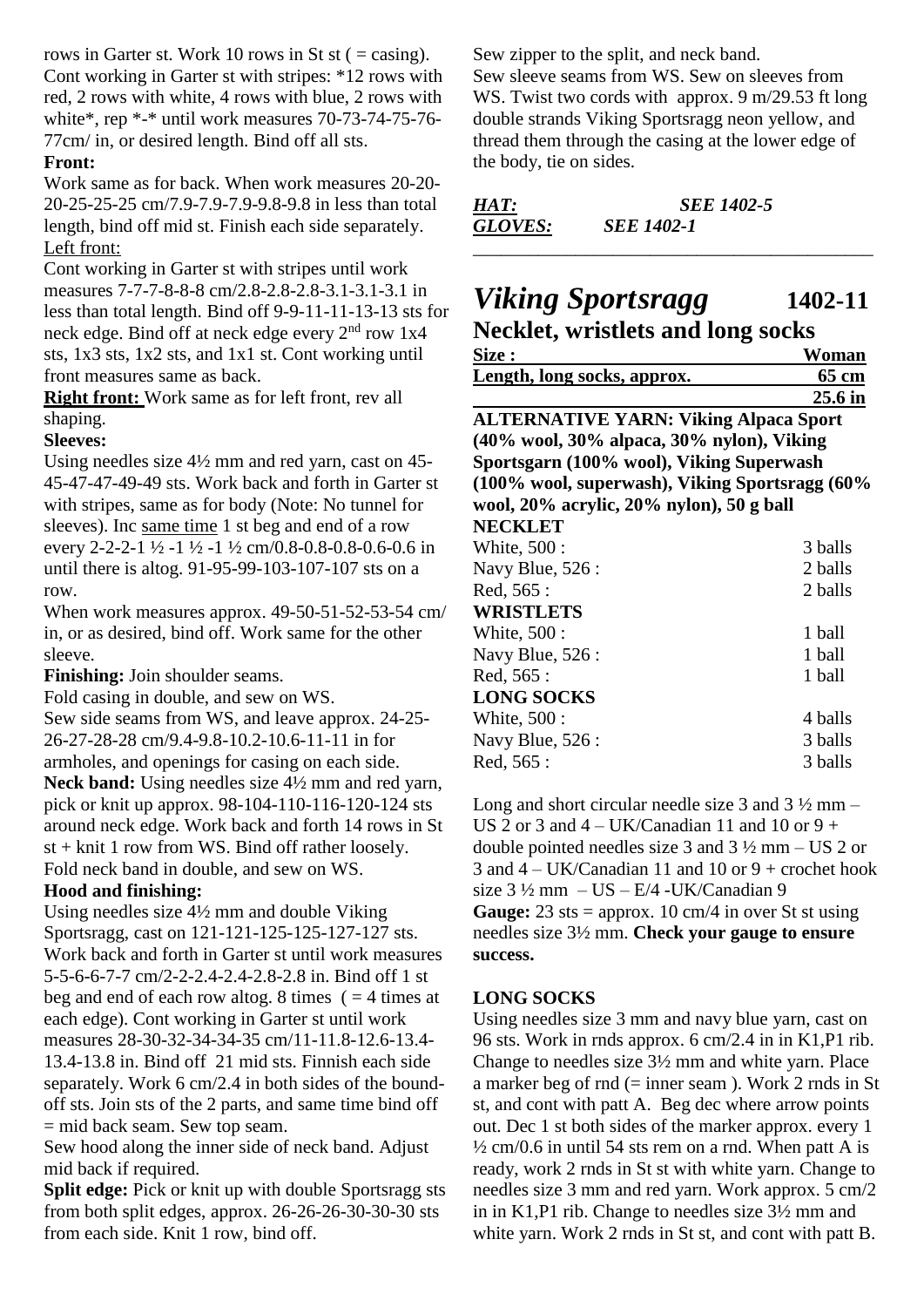Heel: Slip 27 sts on holder. Work back and forth in patt C over rem 27 sts. Purl 1 row with blue yarn over all sts. K19, turn. Slip first st, P11, turn. Slip first st, and work 1 st more each time until 2 sts rem at each edge. Turn, knit all sts, ending at left edge of the heel. Knit up in patt E along left side of the heel, work in patt D 27 sts from holder, and knit up in patt E 15 sts from right side of the heel. Cont working in rnds, patt E over sole and both sides of the heel, and patt D on top of the foot. Dec 1 st both sides of patt D every rnd until 54 sts rem on a rnd. When patt D is ready, beg dec.

Dec for toes: Place markers both sides of patt D. Work 1 rnd with red yarn over all sts. Dec 1 st both sides of the markers every  $2<sup>nd</sup>$  rnd 2 times, and then every rnd until 12 sts rem. Thread yarn through rem sts, tighten the yarn, and weave in on WS. Weave in all ends on WS.

Work same for the other sock, with dec on the opposite side (= inner seam).

### **WRISTLETS**

Using needles size 3 mm and navy blue yarn, cast on 64 sts. Work 3 rnds in K1,P1 rib. Change to needles size 3½ mm. Cont working in St st with patt I. Change to needles size 3 mm and white yarn. Work 1 rnd in St st, and after that approx. 5 cm/2 in in K1,P1 rib. Change to needles size 3½ mm. Work 1 rnd in St st, and dec evenly across  $12$  sts (= 52 sts). Work in patt II, **but** after 12 rnds in 2 sts over first 5 sts for right hand wristlet, and for left one 2 sts over last 5 sts. Work 4 rnds, and bind off first 10 sts for right wristlet, and for left one 10 last sts (for thumb). Next rnd: Cast on 10 new sts over the bound-off sts. Cont working in patt II. When patt II is ready, change to needles size 3 mm. Work 3 rnds in K1,P1 rib with navy blue yarn. Bind off in rib.

**Finishing**: Using crochet hook size  $3\frac{1}{2}$  mm and red yarn, work approx. 20 sc around thumb opening. Weave in all ends on WS.

#### **NECKLET**

Using needles size 3 mm and navy blue yarn, cast on 120 sts. Work back and forth approx. 3 cm/1.2 in in K1,P1 rib. Change to needles size 3 ½ mm. Cont working back and forth in St st and patt X as charted. Leave work aside. Work same for another piece  $=$ front and back.

Beg with back. Change to navy blue yarn, and work 120 sts in patt Y for front (place a marker), cast on 72 new sts (place a marker), work 120 sts for back (place a marker), cast on 72 new sts (place a marker) (=384 sts on a rnd). Cont working in patt Y as charted, and **same time** beg raglan-dec at each 4 seamline: Work until 2 sts rem before a marker, sl 1 st, 1, psso, K2tog. Rep dec at each 4 seamline every  $2<sup>nd</sup>$  rnd until patt Y is ready and 120 sts rem on a rnd. Change to needles size 3 mm and red yarn. Work 2 rnds in St st, and

after that approx.  $12 \text{ cm}/4.7$  in in K1,P1 rib. Bind off in rib.

### **Finishing**

Beg from back. Using crochet hook size 3½ mm and navy blue yarn, work 1 sc-row along 72 side sts and front's lower edge rib = 106 sts. Work same for the other side.

Weave in all ends on WS.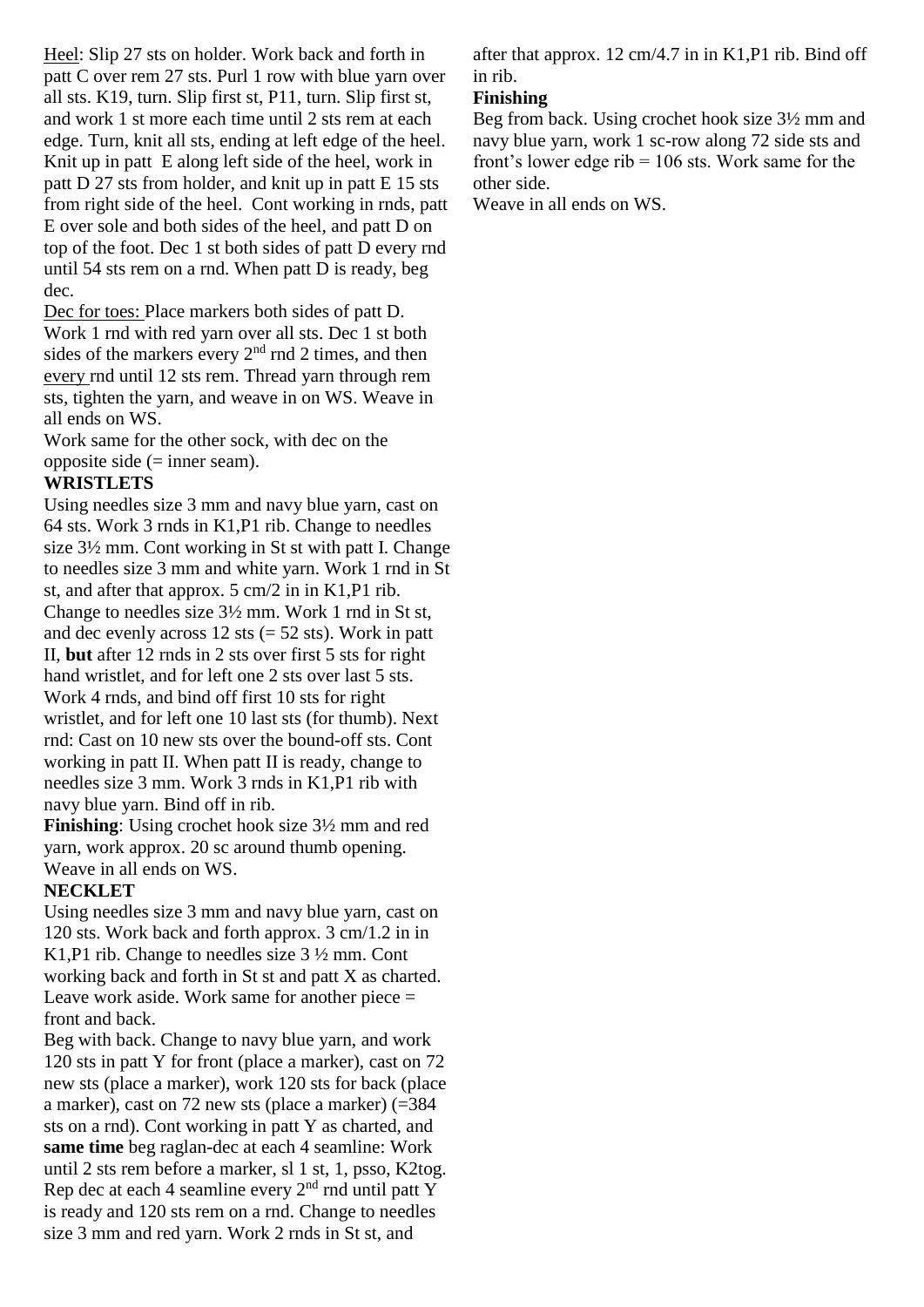

Beg here

┪

= mid, each piece for necklet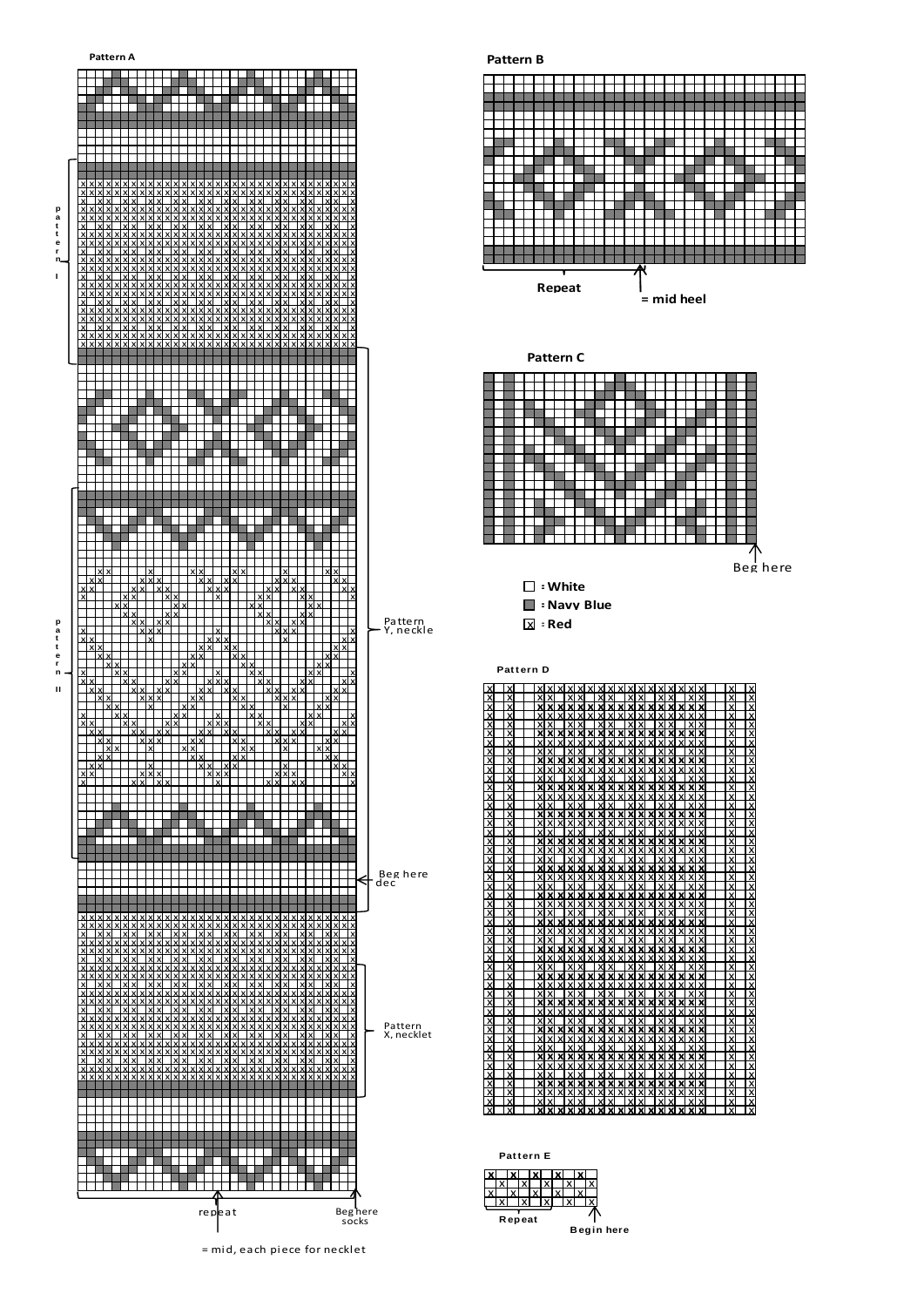# *Viking Norgesraggen* **Beanie, cowl and legwarmers 1402-12**

| $2/4 -$                               | $6/10$ yrs                                         |
|---------------------------------------|----------------------------------------------------|
| $42-$                                 | 46 cm                                              |
| 16.5                                  | $-18.1$ in                                         |
|                                       | $24 \text{ X } 100 - 27 \text{ X } 110 \text{ cm}$ |
|                                       | $9.4$ X 39.4 - 10.6 X 43.3 in                      |
| Legwarmers, $child$ – length:<br>- 50 | $-60$ cm                                           |
| $19.7 -$                              | 23.6 in                                            |
|                                       |                                                    |

**ALTERNATIVE YARN : Viking Raggen ( 70% Australian wool, superwash – 30% nylon ), 150 g ball. Viking NORGESRAGGEN ( 70% Australian wool, superwash – 30% nylon ), 50 g ball**

| Red, 865 :        | $4 - 4$ balls |
|-------------------|---------------|
| White, 800 :      | $4 - 4$ balls |
| Navy Blue, $826:$ | $5-5$ balls   |

Double pointed needles and circular needle size 4 ½ mm – US 7 – UK/Canadian 7

**Gauge** : 19 sts = approx. 10 cm/4 in over St st using needles size 4 ½ mm**. Check your gauge to ensure success.**

# **BEANIE**

Using needles size 4 mm and red yarn, cast on 80 – 88 sts. Work in rnds in K2,P2 rib. When work measures 4 cm/1.6 in, change to needles size 4½ mm, and cont working in rib. When work measures approx.  $8 - 9$ cm/3.1-3.5 in, change to white yarn. When work measures approx. $16 - 18$  cm/6.3-7.1 in, change to navy blue. When work measures approx.  $24 - 27$ cm/9.4-10.6 in, beg dec for crown: \*K2tog, P2tog\*, rep \*-\* across the rnd. Work 1 rnd in St st. Next rnd: Knit all sts tog in pairs. Work 1 rnd in St st. Rep dec until 10 – 11 sts rem. Break yarn, thread through rem sts.

Make a large pom-pom using red yarn, and fasten it on top.

# **SCARF**

Using needles size 4 mm and red yarn, cast on 192- 208 sts. Work in rnds in K2,P2 rib. When work measures 4 cm/1.6 in, change to needles size 4 ½ mm, and cont working in rib. When work measures approx.  $8 - 9$  cm/3.1-3.5 in, change to white yarn. When work measures approx.  $16 - 18$  cm/ 6.3-7.1 in, change to navy blue yarn. When work measures approx. 20 – 23 cm/7.9 – 9.1 in, change to needles size 4 mm. Cont working in rib until work measures approx. 24 –  $27 \text{ cm}/9.4 - 10.6$  in. Bind off in rib.

# **LEGWARMERS (size 4/8 – 10/12 yrs)**

#### **STRIPE PATTERN**

Cast on, and work as per text below, with stripes:17 – 19 cm/6.7-7.5 in with navy blue, 17 – 19 cm/6.7-7.5 in with white, and  $17 - 19$  cm/6.7-7.5 in with red.

Using needles size 4 mm and red yarn, cast on  $44 - 48$ sts. Work in rnds in K2,P2 rib. When work measures  $6 - 8$  cm/2.4-3.1 in, change to needles size 4  $\frac{1}{2}$  mm. When work measures  $16 - 14$  cm/6.3 – 5.5 in, inc 1 st to each knit-stripe. Cont working in K3,P2 rib until work measures  $31 - 28$  cm/12.2 - 11 in. Inc 1 st to each purl-stripe. Cont working in K3,P3 rib until work measures  $46 - 42$  cm/18.1 – 16.5 in.

**Size 4/8 yrs** : Change to needles size 4 mm. Work in K1,P1 rib until legwarmer measures approx. 50 cm/19.7 in. Bind off in rib.

**Size 10-12 yrs** : Inc 1 st to each knit-stripe. Work in K4,P3 rib until work measures 56 cm/22 in. Change to needles size 4 mm. Work in K1,P1 rib until legwarmer measures approx. 60 cm/ 23.6 in. Bind off in rib.

\_\_\_\_\_\_\_\_\_\_\_\_\_\_\_\_\_\_\_\_\_\_\_\_\_\_\_\_\_\_\_\_\_\_\_\_\_\_\_\_\_\_\_

Work same for the other legwarmer.

# *Viking Norgesraggen*

| Legwarmers, woman    | 1402-13        |
|----------------------|----------------|
| Size :               | $S/M - M/L$    |
| Length:              | $66 - 72$ cm   |
|                      | $26 - 28.3$ in |
| Width around thigh : | $42 - 50$ cm   |
|                      | 16.5-19.7 in   |
|                      |                |

**ALTERNATIVE YARN : Viking Raggen ( 70% Australian wool, superwash – 30% nylon ), 150 g ball. Viking NORGESRAGGEN ( 70% Australian wool, superwash – 30% nylon ), 50 g ball**

| Navy Blue, 826 : | $3 - 3$ balls |
|------------------|---------------|
| Red, 865 :       | $3 - 3$ balls |
| White, 800 :     | $3 - 3$ balls |

Circular needle and double pointed needles size 4 and  $4\frac{1}{2}$  mm – US 6 and 7 – UK/Canadian 8 and 7 **Gauge** : 19 sts = approx. 10 cm/4 in over St st using needles size 4 ½ mm**. Check your gauge to ensure success.**

Using needles size 4 mm and navy blue yarn, cast on 50 – 60 sts. Work in rnds in K3,P2 rib. When work measures  $8 - 8$  cm/3.1 – 3.1 in, change to needles size  $4\frac{1}{2}$  mm. When work measures  $11 - 12$  cm/4.3 – 4.7 in, inc 1 st to each purl-stripe. Work in K3,P3 rib until work measures approx.  $22 - 24$  cm/8.7- 9.4 in.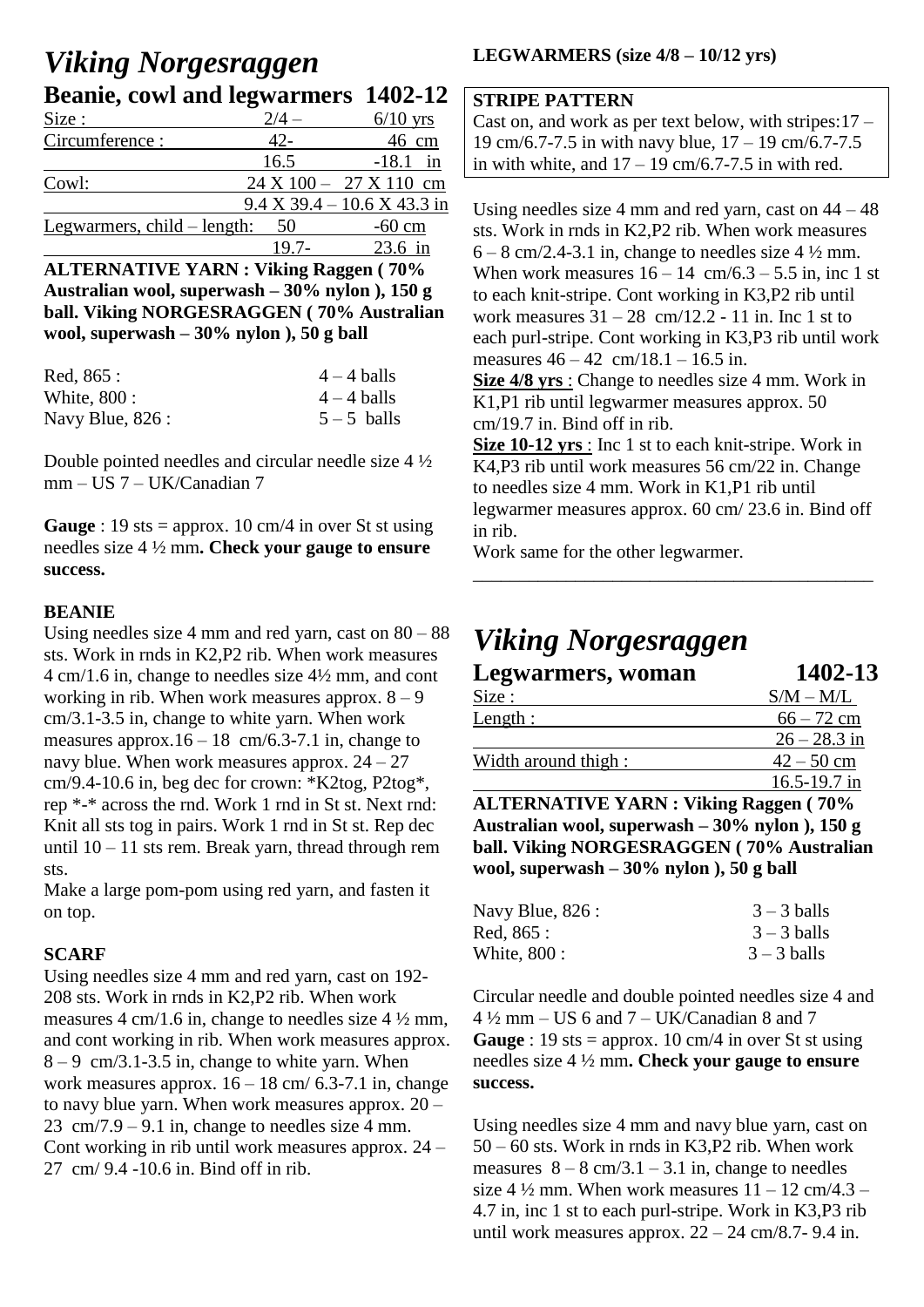Change to white yarn, and after 1 rnd inc 1 st to each knit-stripe. Work in K4,P3 rib until work measures approx.  $44 - 48$  cm/17.3-18.9 in. Change to red yarn, and after 1 rnd inc 1 st each purl-stripe. Work in K4,P4 rib until work measures approx.  $63 - 69$  cm/ in. Change to needles size 4 mm, and work in K1,P1 rib until legwarmer measures approx. 66 – 72 cm/26-28.3 in. Bind off in rib.

**Finishing** : Fasten elastic with cross sts inside the rib around thigh. Weave in all ends on WS.

\_\_\_\_\_\_\_\_\_\_\_\_\_\_\_\_\_\_\_\_\_\_\_\_\_\_\_\_\_\_\_\_\_\_\_\_\_\_\_\_\_\_\_

Work same for the other legwarmer.

| <b>Viking Norgesraggen</b> |                   |
|----------------------------|-------------------|
| <b>Beanie</b>              | 1402-14           |
| Circumference:             | 47- 50- 54cm      |
|                            | 18.5-19.7-21.3 in |

**ALTERNATIVE YARN : Viking Norgesraggen ( 70% Australian wool, superwash – 30% nylon ) 50 g ball.**

**Viking Raggen ( 70% Australian wool, superwash – 30% nylon ), 150 g ball**

| Red, 865 :        | $1-2-2$ balls    |
|-------------------|------------------|
| Navy Blue, $826:$ | $1 - 1 - 1$ ball |
| White, 800 :      | $1 - 1 - 1$ ball |

Circular needle and double pointed needles size 4 and  $4\frac{1}{2}$  mm – US 6 and 7 – UK/Canadian 8 and 7

**Gauge** : 19 sts = approx. 10 cm/4 in over St st using needles size 4 ½ mm**. Check your gauge to ensure success.**

Always knit first st of the row

Using needles size 4 mm and red yarn, cast on  $90 - 96$ – 102 sts. Work back and forth 12 rows in Garter st. Change to needles size  $4\frac{1}{2}$  mm, and cont working as charted.

Beg dec for crown : Divide work in 3 panels,  $30 - 32$ – 34 sts for each part. Using white yarn, work 2 rows in Garter st over first  $30 - 32 - 34$  sts. Cont working over first  $30 - 32 - 34$  sts, and dec1 st end of each row as foll: Work until 3 sts rem, K2tog, knit last st. When 3 sts rem, sl  $1<sup>st</sup>$  st, K2 last sts tog, psso. Break yarn, draw through last st.

Work same with red yarn over mid  $30 - 32 - 34$  sts. Work same with navy blue yarn over last  $30 - 32 - 34$ sts.

**Finishing :** Sew mid back seam. Sew top seams.



# *Viking Norgesraggen* **Hood/scarf 1402-15**

| $\lambda$ i menti anive vant vel $\cdot$ n $\cdot$ (faat |                 |
|----------------------------------------------------------|-----------------|
|                                                          | $23.6$ in       |
| Width:                                                   | $60 \text{ cm}$ |
| Size :                                                   | Child           |
|                                                          |                 |

**ALTERNATIVE YARN : Viking Raggen ( 70% Australian wool, superwash – 30% nylon ), 150 g ball. Viking NORGESRAGGEN ( 70% Australian wool, superwash – 30% nylon ), 50 g ball**

| Red, 865 :       | 4 balls |
|------------------|---------|
| White, 800 :     | 2 balls |
| Navy Blue, 826 : | 2 balls |

Circular needle size 4 and  $4\frac{1}{2}$  mm – US 6 and 7 – UK/Canadian 8 and 7

**Gauge** : 19 sts = approx. 10 cm/4 in over St st using needles size 4 ½ mm**. Check your gauge to ensure success.**

Using needles size 4 mm and red yarn, cast on 114 sts. Work in rnds approx. 3 cm/1.2 in in K1,P1 rib. Change to needles size 4 ½ mm. Work in St st and patt A until work measures approx. 47 cm/18.5 in (end as charted). Change to needles size 4 mm, and work with red yarn approx. 3 cm/1.2 in in K1,P1 rib. Bind off rather loosely in rib.